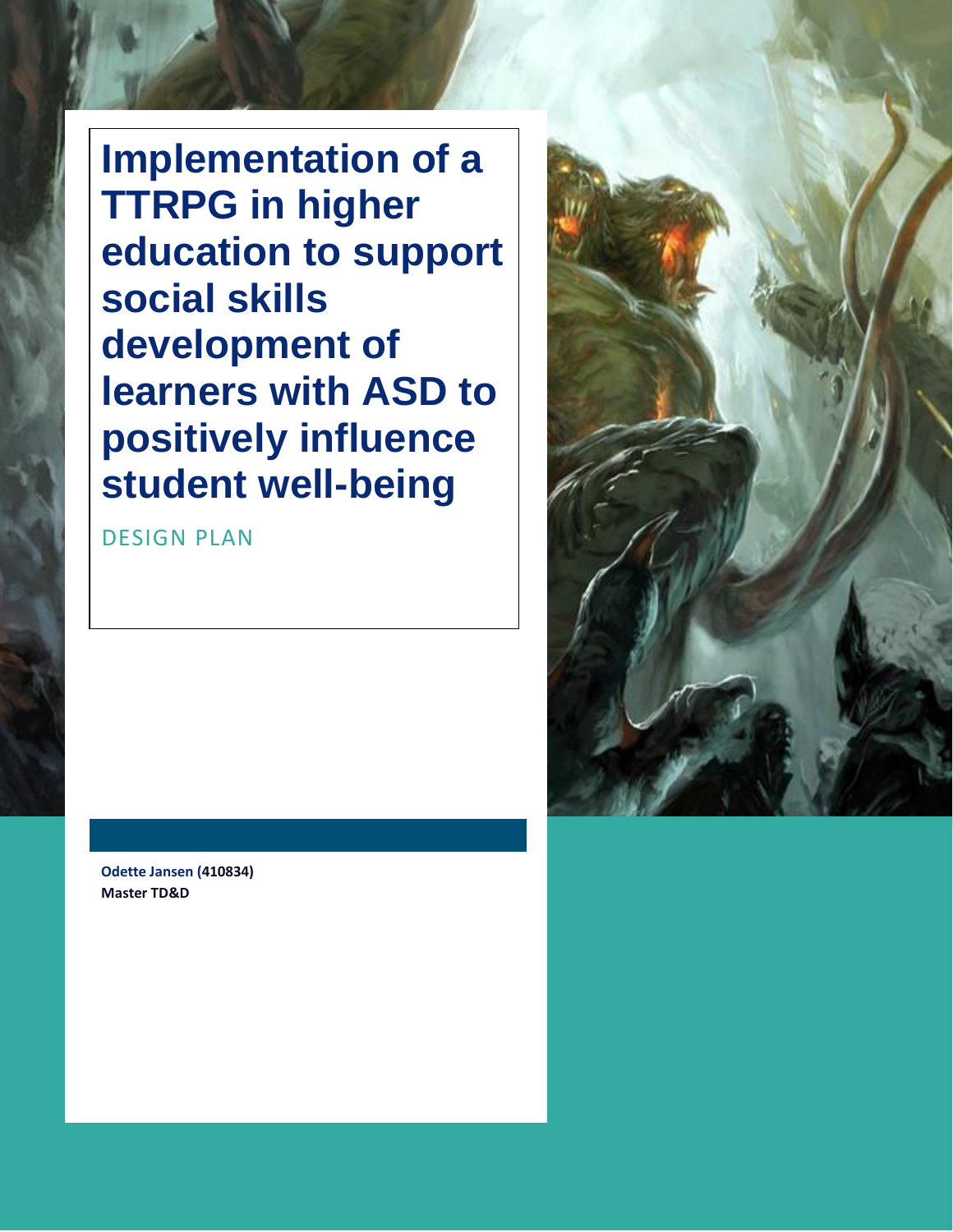## **Table of Contents**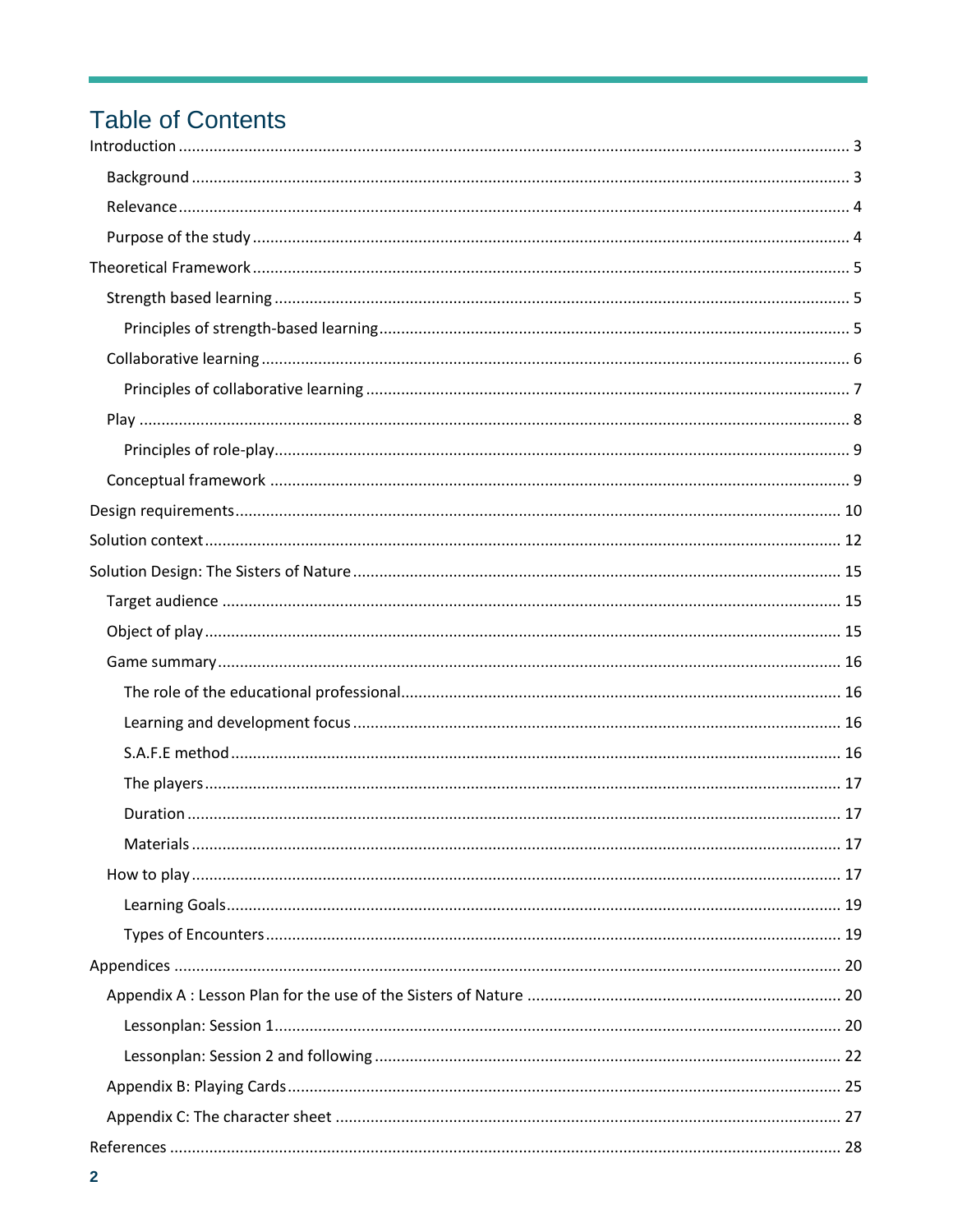# <span id="page-2-0"></span>**Introduction**

### <span id="page-2-1"></span>**Background**

**Studying in higher education should be a time for self-development and growth on both a professional and personal level. Think academic performance, development of professional behavior, social skills, integration in society, and satisfaction in life. To do so, students need to experience a positive state of well-being** (Gräbel, 2017; Samuel et al., 2013)**.** 

*"Well-being is the experience of positive emotions, feeling engaged in activities, having good relationships with other people, finding meaning in one's life and experience a sense of accomplishment in the pursuit of one's goals" (Seligman et al., 2009).*

However, not all students experience a positive state of well-being during their time in higher education. Students with Autism Spectrum Disorder, are among the students who experience a negative state of well-being (Dijkhuis et al., 2017; Van Heijst & Geurts, 2015). Research shows that the lack of well-being is caused by difficulties experienced with socialemotional skills, such as working together in groups, asking questions, striking up conversation, and a lack of awareness of social problems (Cai & Richdale, 2016; Dijkhuis et al., 2017; Nederlandse Vereniging voor Autisme, n.d.; Starr et al., 2003; Valérie Van Hees , Tinneke Moyson, Ph.D. & Herbert Roeyers, 2018; Volkmar et al., 2017). This results, not only in poor academic achievement and slower progression rates, (T. C. Bakker et al., 2020; Comer & Comer, 2019; Shattuck et al., 2012; Welsh et al., 2001), but also cause negative peer interactions (Yasamine Bolourian et al., 2018; Locke et al., 2010), an increase in social anxiety (Bellini & Peters, 2008), feelings of loneliness and isolation (Bauminger et al., 2003; Humphrey & Symes, 2010; Locke et al., 2010), and a decrease in self-esteem (Tantam, 2000) which are components that negatively affect their sense of well-being (Calder et al., 2012; Garrison-Harrell et al., 1997; Locke et al., 2010; Welsh et al., 2001). It has been noted that these students do not lack the intelligence to study in higher education, nor the willingness to learn (T. Bakker et al., 2019; T. C. Bakker et al., 2020; Dijkhuis et al., 2017; MacLeod et al., 2018; Van Heijst & Geurts, 2015).

In an interview student's with autism stated:

"There were some people that were making fun of me, several classmates at [university] put me to the side, whether through ignoring me, spreading rumors about me, or not trusting me as a valid partner for projects. I don't get it, I don't know what I am doing wrong, if I try approaching them friendly then people don't seem to bother most of the time.*"*

*"Making friends was hard but once I had a small social group it was the best I've ever experienced."*

*I had a fair number of negative experiences with teamwork in both college and higher education Oftentimes, this came down to communication and reaching consensus. I do not want to get isolated or ostracized, yet on occasion I did run into disagreements I couldn't voice because of that.*

It has been shown that when students experience a positive sense of well-being, their academic performance goes up, but the opposite is also true; students who experience a lack of well-being will see a negative effect on their academic performance (Gräbel, 2017). Combine that with the fact that less than 40% of students with ASD in higher education actually graduate (Yasamin Bolourian et al., 2019; Comer & Comer, 2019; Shattuck et al., 2012), shows that there is a problem in higher education that deserves looking into.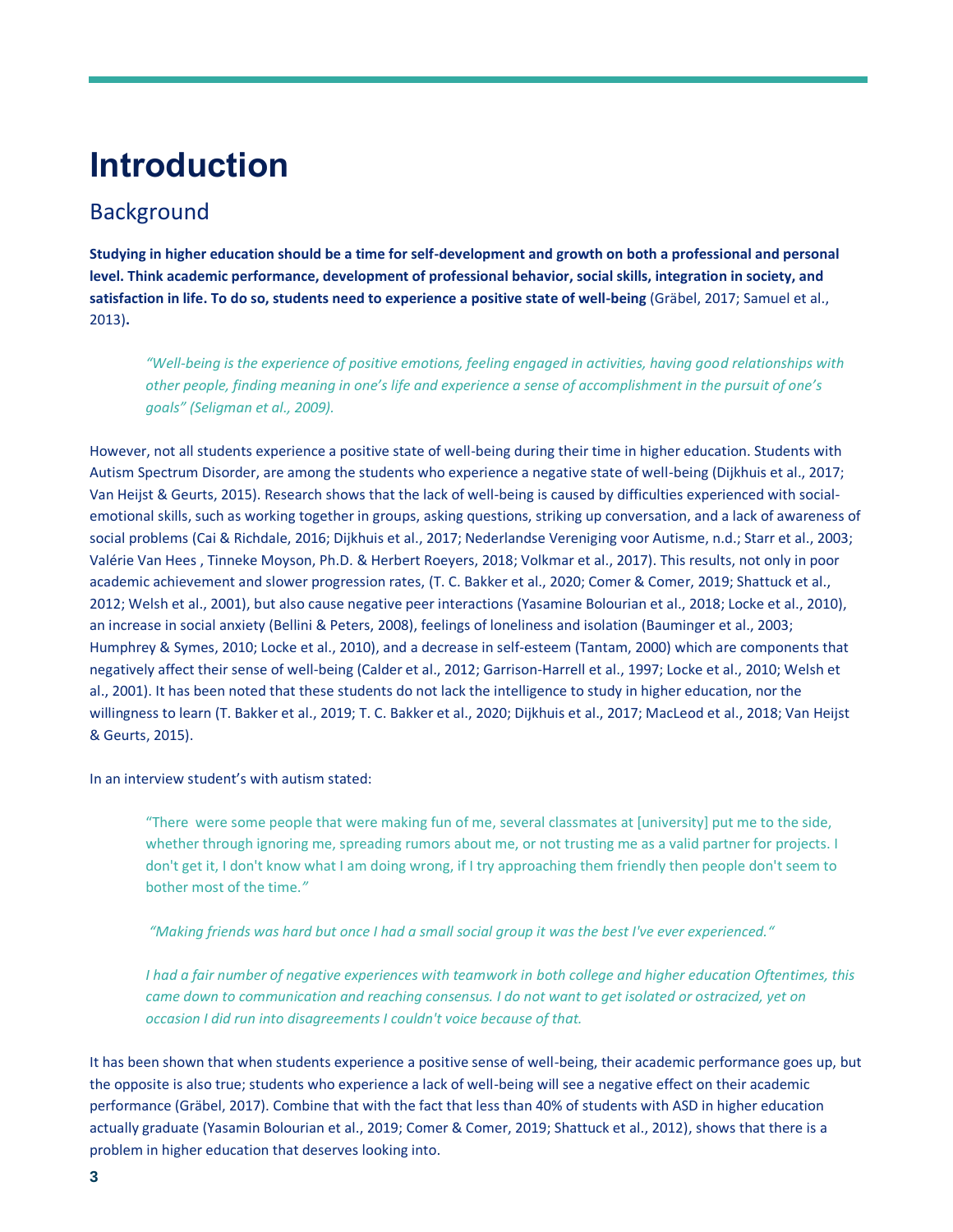### <span id="page-3-0"></span>Relevance

**The way higher education is designed, doesn't always fit every type of student** (Jansen, 2021b, 2021a)**, but it is the job of education to ensure that each student receives the opportunity to achieve their goals in higher education and become ready professionals for the work field. Studies show that both higher education and the work field require young professionals to be adept at skills such as; communication & collaboration, critical thinking & problem solving, planning & organisation, flexibility, and emotional intelligence (Ackerman, 2020; Blair & Cybele Raver, 2015; Cai & Richdale, 2016; Jansen, 2020; Luksha et al., 2018; World Economic Forum, 2020), which are the exact skills that students with ASD struggle with due to executive functioning disorder (Dijkhuis et al., 2017; Van Heijst & Geurts, 2015).**

Several researchers state the need for targeted interventions in higher education that focus on the development of social skills, to improve the well-being and academic performance of students with ASD (Adreon & Durocher, 2007; Attwood, 2000; T. C. Bakker et al., 2020; Yasamine Bolourian et al., 2018; Durlak et al., 2011; Rao et al., 2008; Shattuck et al., 2012; Valérie Van Hees , Tinneke Moyson, Ph.D. & Herbert Roeyers, 2018; White & Roberson-Nay, 2009).

However, many teachers in higher education lack the knowledge or training to support students with ASD (Hendrickson et al., 2017; Swift, 2012). Research stated that a strength based approach would be ideal when it comes to educating students with ASD (Grandin, 2007; Mottron, 2011). When interests and strengths are combined in the learning environment it will not only increase the impact of learning, but also create deeper engagement for the student. Engagement is even more important for learners with ASD as it helps set a foundation for the development of skills and disposition which are essential to increasing well-being (Carini et al., 2006; Grandin, 2007). This requires from the educational professional to adapt their teaching methods (Department of Education and Early Childhood Development, 2012; Dochy, 2018). Educational professionals should practice the principles of strength-based education themselves when diving into the role of a coach while students are learning to put their strengths to work in both learning and social situations (Lopez & Louis, 2009a)

There are several components in this study that should be taken into account when developing an intervention; the students need support in the development of social skills to improve their sense of well-being and subsequently their academic performance, the teachers need support and guidance on how to apply a strength based approach when supporting these students, and an intervention needs to be designed that will combine both aspects.

### <span id="page-3-1"></span>Purpose of the study

**This study has been conducted to aid in the design process of an innovative and playful solution in the form of a table top role playing game by the name of "the sisters of nature". This intervention has been designed to help students with ASD develop their social skills through engaging play while being supported in their development by a coach and giving said coach practical guidance on how to support the social skills development of the students with ASD.**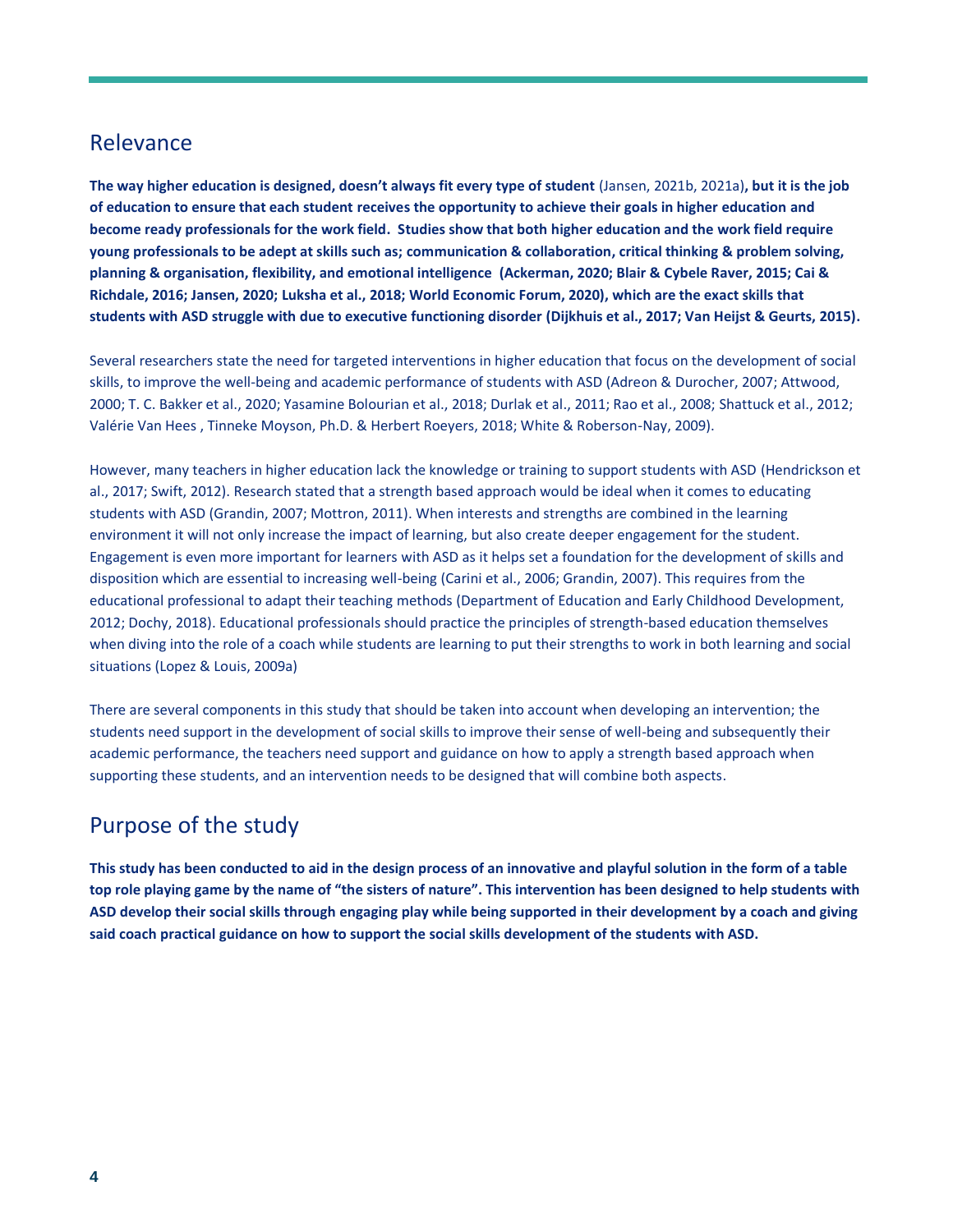## <span id="page-4-0"></span>**Theoretical Framework**

### <span id="page-4-1"></span>Strength based learning

**Developing one's strengths is essential for success in study and in life (Lopez & Louis, 2009a; Reynolds et al., 2020). Grounded in positive psychology (K. Bowers, 2009; Seligman et al., 2009), the strength-based learning approach aims to help each individual to recognize and act on their strengths (Reynolds et al., 2020) which results in higher levels of engagement, and boost well-being and academic performance (Anderson, 2006; K. M. Bowers & Lopez, 2010; Cornwall, 2018; Grandin, 2007; Lopez & Louis, 2009a; Louis, 2008; Stebleton et al., 2012). This educational approach is particularly effective for students with learning difficulties such as autism spectrum disorder, as it helps the development of socialemotional skills (Grandin, 2007; Pedaste et al., 2015).**

To apply a strength-based approach it is important for educators to intentionally discover their own talents, to apply their strengths in their daily work, to continuously improve and to establish activities to help students discover their talents and apply their strengths while learning knowledge, acquiring academic skills and  $21<sup>st</sup>$  century skills while demonstrating their learnings in educational and social settings (Lopez & Louis, 2009a; Sebastian, 2017).

### <span id="page-4-2"></span>**Principles of strength-based learning**

Strength-based learning is grounded in several principles. Although researchers categorize them differently, the principles come down to the following six principles.

### **An understanding of student's strengths**

Each student needs to gain insight into their own strengths, but in a strength-based approach it is also important for the educational professional to understand the talents of their students in order to help them apply these strengths in and outside of the classroom. By understanding the talents of the students, the educational professional can help them reflect on how to use these strengths outside of the direct learning environment (K. M. Bowers & Lopez, 2010; Carey, 2004; Lopez & Louis, 2009a; Reinert Center for Transformative Teaching and Learning, 2016).

Since people with Autism Spectrum Disorder are more often identified by their weaknesses instead of their strengths this can become difficult (Cosden et al., 2006). Understanding the strengths of students with Autism Spectrum Disorder will lead to educational professionals being better at giving support. Research suggest to use visual aids and discussion to help students with ASD identify their strengths. (Teti et al., 2016)

#### **A personalized learning experience**

The learning environment needs to connect to the individual needs and interests of the student to create an environment in which development can take place (Katō, 2019; Steenbergen-Penterman et al., 2008; Zacarian et al., 2017). In a personalized learning experience, it is important to allow room for choice as to how to demonstrate their strengths within the program or intervention. Feedback from the coach or teacher is needed to address the development and application of strengths when it comes to pursuing goals (Lopez & Louis, 2009a). If the learning environment matches the needs and interest of the students, students with Autism Spectrum Disorder more freely demonstrate their talents and will also find conversation and interaction more enjoyable (Katō, 2019).

#### **A social environment**

Learning takes place in a dynamic and interactive environment (Dochy, 2018; Veenker et al., 2017) and within the strength based approach it is important that programs or interventions allow for learning in smaller groups (Dochy, 2018; Lopez & Louis, 2009a; Zacarian et al., 2017). Working together and developing relationships in groups also directly influence well-being (Lopez & Louis, 2009a; Seligman et al., 2009) and while students are discovering their own strengths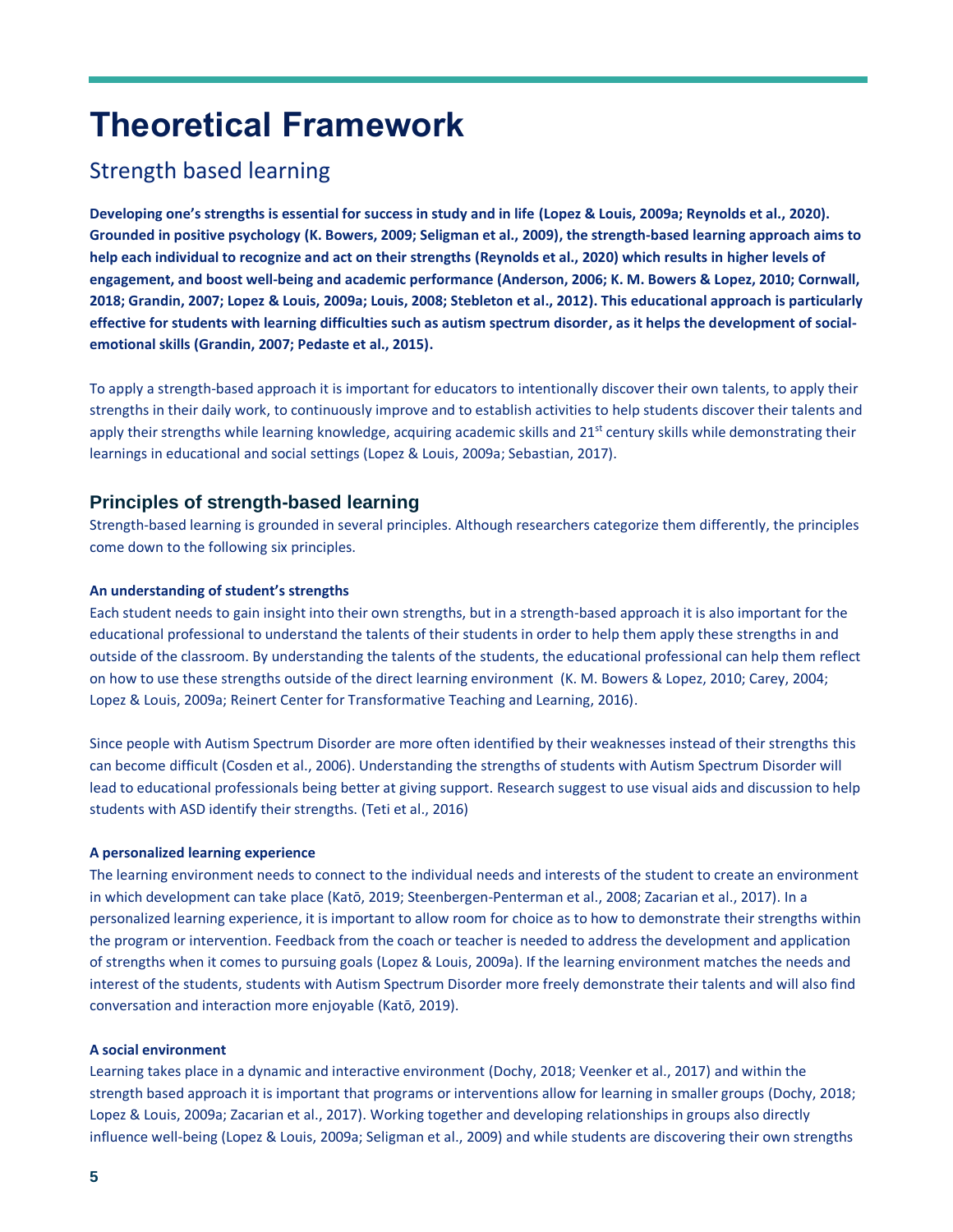in a group setting, they can also share these findings with each other, learn how to work together better and provide each other with feedback. Over time, in this setting, students could even start to analyze how strengths of others could manage their weakness, creating so-called strength collaborations (Lopez & Louis, 2009a).

#### **A growth mindset**

In applying a strength-based approach it is important that the environment supports and affirms the strengths of the individual student, be it peers of teachers to help develop a growth mindset that focusses on positive development (K. M. Bowers & Lopez, 2010; Zacarian et al., 2017). According to renowned psychologist and researcher Carol Dweck (2017), the growth mindset helps students believe in their abilities, helps them embrace challenges, see their own value through positive feedback and inspires them to do more.

Important to keep in mind in a strength based approach, is to always set goals for the future, utilizing strengths to continue development and to avoid a fixed mindset where the student might think they have learned enough which could result in a decline in motivation and performance (Asuza Pacific University, n.d.; Louis, 2008).

#### **Deliberate application of strengths**

Important in a strength-based approach is for the educator to apply the strength-based approach themselves, by finding new didactical methods that are enhanced by their strengths and to show a continuous growth mindset while teaching students (Dweck, 2017; Lopez & Louis, 2009a). The job of the educational professional in this approach is to identify and highlight the strengths of the students to increase self-awareness, while the students are applying them to in occasions such as completing assignments. This is done by creating opportunities for the students to apply their strengths too, such as choice in assignments or practice situations which can take place in smaller increments, such as a day or a longer period of time, such as a semester or a schoolyear (Lopez & Louis, 2009b).

#### **Reflection**

In a strength-based approach, reflection becomes an important principle. Highly effective educational professionals help students reflect on their own responsibilities, on their developing strengths and talents and on their engagement in programmes, interventions, or activities. Through reflection in application of their strengths, students will start to understand how to use their strengths to their benefits in both academic challenges and social situations (Lopez & Louis, 2009a; Louis, 2008)

### <span id="page-5-0"></span>Collaborative learning

**As strength-based learning partially drives on interaction in groups to enhance well-being and academic performance, collaborative learning should be implemented in the intervention. Collaborative learning focusses on the development of non-foundational knowledge and social skills such as communication, collaboration, reasoning and critical thinking, through active knowledge-sharing and co-creation of new skills and knowledge (Dochy, 2018). This educational method has proven to be an effective method for students with Autism Spectrum Disorder to promote the development of social skills. Other benefits of collaborative learning for this target audience are an increase in student engagement, academic performance, motivation, high quality relationships and self-esteem which simultaneously benefit a student's well-being.** (Dugan et al., 1995; González & Merino, 2016; Johnson & Johnson, 2009)**.** 

Several other researchers state consistently that students who learn in teams outperform students who learn individually in cognitive and moral reasoning, time-on-task, long-term retention, intrinsic motivation, expectations for success, creative thinking and the transfer of the learned knowledge and skills into real life (Bowen, 2000; Dochy, 2018; Johnson & Johnson, 2009; Kyndt & Baert, 2013).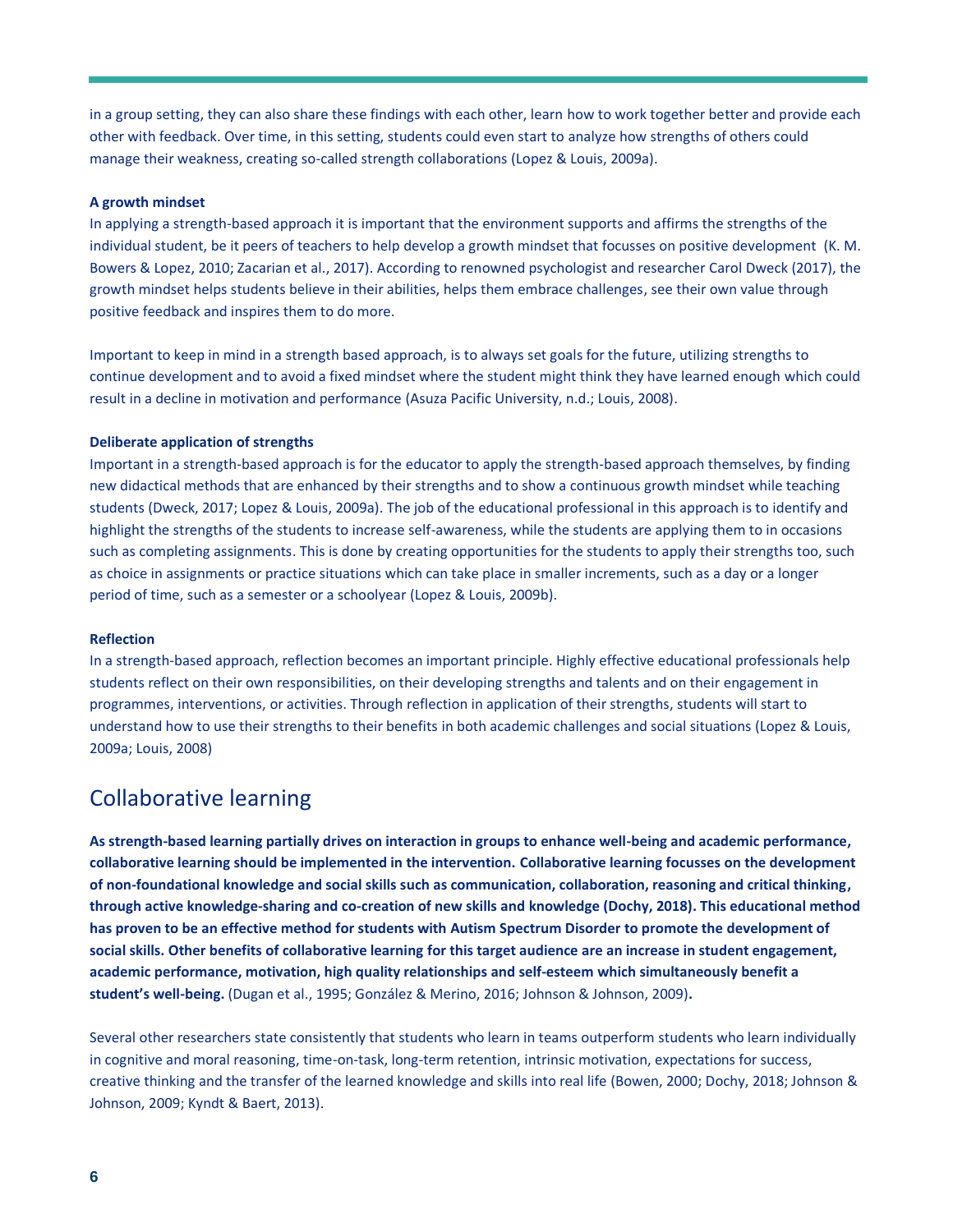### <span id="page-6-0"></span>**Principles of collaborative learning**

ASD is a complex spectrum disorder, characterized by a deficit in social skills (McPartland et al., 2016). Collaborative learning opens opportunities for interaction when these students are being supported by their environment. A supportive environment helps the student overcome learning challenges by being accepted for their contributions within the group (Grenier & Yeaton, 2019). Collaborative learning, like strength-based learning focusses on several principles to enhance learning.

#### **A positive learning environment**

Cooperative learning provides students with the opportunity to engage with other peers in an environment that is designed to foster support. To promote student learning, a positive learning climate needs to be established, through openness, honesty and trust (Autism Speaks, 2008; Dochy, 2018; Grenier & Yeaton, 2019). Giving recognition and praise on desirable behaviours also help the team identify areas of improvement in a positive manner. This also helps to manage expectations and to focus on individual growth and competence (Autism Speaks, 2008; Dochy, 2018; Dweck, 2017). Positivity and shared responsibility within a group helps to create equal peer relationships, especially among students with learning disabilities, such as autism (Dyson & Casey, 2012; Grandin, 2007)

#### **Individual accountability**

By setting out tasks for the students to accomplish and by creating clear roles within a group, individual accountability gets established (Zacarian et al., 2017). These clear tasks can help promote student engagement, but also make it easier for students to listen to each other and practice working together. Gonzales & Merino (2016) state that the effects of collaborative learning are increased when group goals and individual accountability are implemented. Having small groups with clear roles, goals and set out tasks creates more individual accountability for students with Autism Spectrum Disorder. Together with the group, rules for working together can be set out to encourage team consensus and keep an eye on both individual and team goals. This is an effective method to encourage individual participation (Dochy, 2018; Grenier & Yeaton, 2019).

#### **Face-to-face interaction**

An important factor in both strength-based learning and collaborative learning is the need for interaction to stimulate the learning process. This can be achieved by encouraging discussions, sharing ideas and knowledge, but also reflecting on the development of knowledge and skills and how to apply them (Dochy, 2018; Veenker et al., 2017). The tasks set out by the educational professional create opportunities for both verbal and non-verbal interactions and encourage listening and working together regardless of individual strengths and weaknesses and work best in a face-to-face learning environment (Grenier & Yeaton, 2019). Combined with continuous feed-forward on team interaction will support and enhance the quality of the interactions (Dochy, 2018; Veenker et al., 2017)

#### **Real life learning**

Through real life situations, opportunities for interaction and communication are created that help the students with AD understand social rules, relationships, and the different types of communication that people use. Through the assigned group roles, it becomes easier to share ideas and strategies for solving problems together **(Grenier & Yeaton, 2019)**.

#### **Group processing (reflection)**

Listening, dialogue and reflection are an important part of collaborative learning (Dochy, 2018). Through these aspects, the students learn to respect their differences as they work together (Grenier & Yeaton, 2019) and though evaluation learn how well the group has functioned and where to improve (Grenier & Yeaton, 2019). This type of peer-learning benefits collaborative learning as it promotes healthy relationships while the individual learning needs of the students are addresses (Grenier & Yeaton, 2019; Stackhouse, 2018)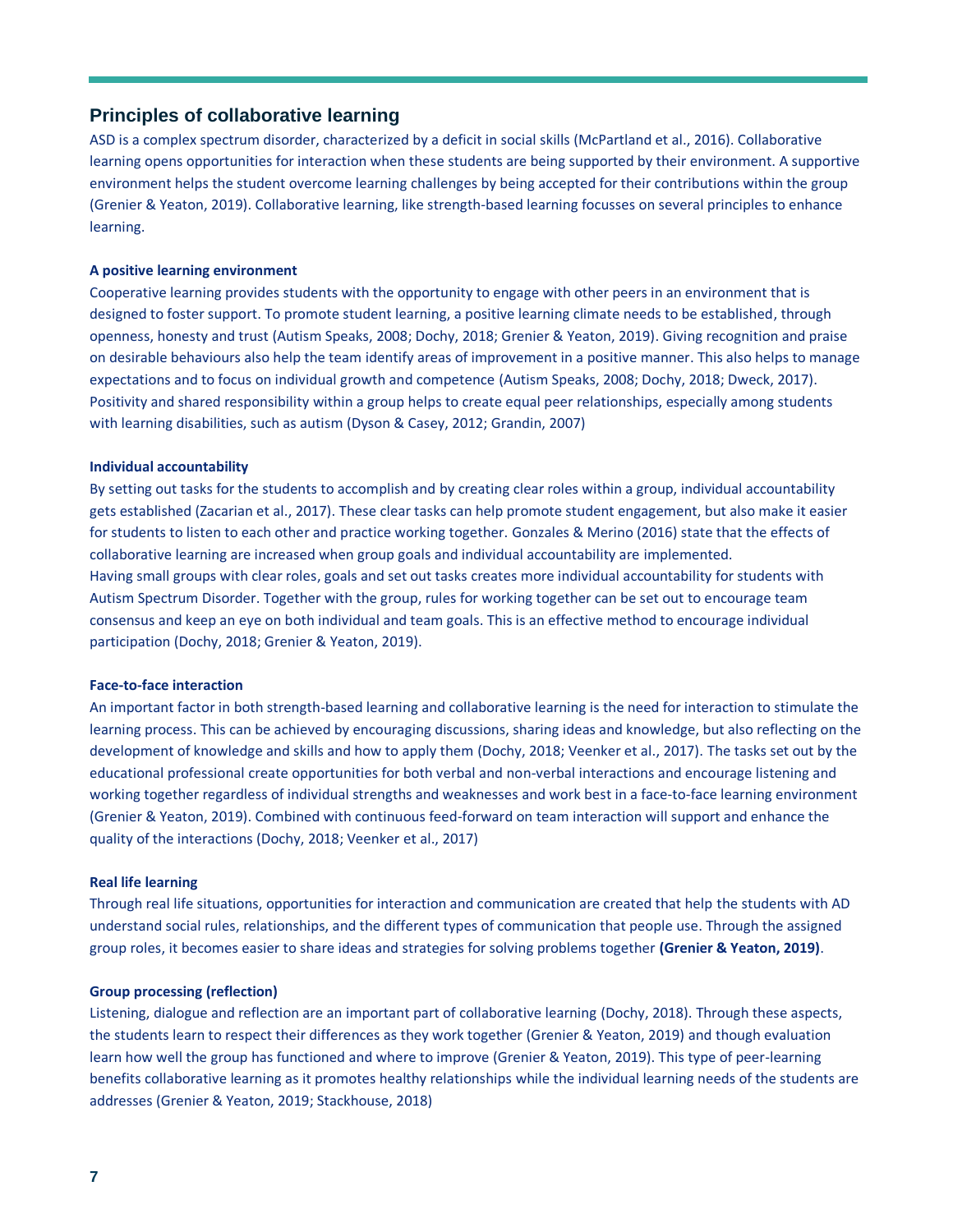### <span id="page-7-0"></span>Play

**Students with Autism Spectrum Disorder benefit from elements of 'play' within their curriculum as it helps improve social skills and independence as well as showing a boost in academic performance and student well-being** (Broussard, 2011; Lei et al., 2018)**. An added effect, according to Lei and colleagues (2018) is that an implementation also helps with the transition to higher education, something students with Autism Spectrum Disorder also struggle with** (T. Bakker et al., 2019)

'Play' creates a positive environment for learners to develop skills in, such as communication, thinking, problem solving and other social skills (Bennie, 2020; Madriaga, 2010) For students with Autism Spectrum Disorder, role-play is an interesting form of play as it can draw from their inherent creativity while giving them the freedom to express themselves and their ideas, thus creating an increase in engagement and self-confidence (Natekar, 2019; Sherrin, 2015). Roleplay uses storytelling to act out actions and reactions to improve social skills and creativity (Karwowski & Soszynski, 2008; Waskul & Lust, 2004). In role-play, sometimes also referred to as cooperative play, players work together to achieve common goals through communication. Clear visual instructions and rules will help the learners with ASD understand expectations (Karwowski & Soszynski, 2008; Raising Childeren, n.d.).

Table Top Role Playing games (TTRPGs) are grounded in roleplay, action-adventure and fantasy (Mearls & Crawford, 2014). These are elements, people with ASD have indicated as their preference when It comes to games (Jansen, 2021c; Mazurek et al., 2015). A Table Top Role Playing Game (TTRPG), is an interactive game in which a small group of people create a fictional story together using pencils, paper, dice and conversation, often set in a fantasy world in which the players go on an adventure, explore and solve conflicts (Hawkes-Robinson, 2008; Kilmer & Kilmer, 2019; Mearls & Crawford, 2014). The players create a fictional character that they will role-play throughout the game. Through role-play, they determine the actions of their character, based on their personalities and background (Fein, 2015; Kato et al., 2012). The actions in the game will either succeed or fail according to a formal system of rules and guidelines for play. This type of game is played over a longer period of time (Hawkes-Robinson, 2008; Katō, 2019; Kilmer & Kilmer, 2019; Zagal & Deterding, 2018).

TTRPG's have become increasingly popular in aiding learners with Autism Spectrum Disorder during therapy and specialized training. They have been proven to aid in the development of social skills of players as they are focused on player communication and cooperation (D. A. García-Villamisar & Dattilo, 2010; Gutierrez, 2017; Hawkes-Robinson, 2008; Katō, 2019; Kato et al., 2012; Rosselet & Stauffer, 2013). Besides benefiting the development of social skills, TTRPG's have also proven to improve student well-being, high quality relationships, self-esteem, creativity (Chung, 2012) and academic performance (D. García-Villamisar & Hughes, 2007; Katō, 2019) However, not much can be found on the implementation within education.

When asked about table-top role playing games, people with autism spectrum disorder stated (Jansen, 2021c):

*"TTRPG's gives me a sort of "playground" to practice social interaction without having to worry about real life stakes."*

*"I really like being able to become somebody else in a table top role playing game and live in another world"*

*"Roleplay is difficult and doesn't come naturally, but it's probably the most rewarding part of the game to me. I like a good story, and at the end of the day a story is usually about characters and how they interact."*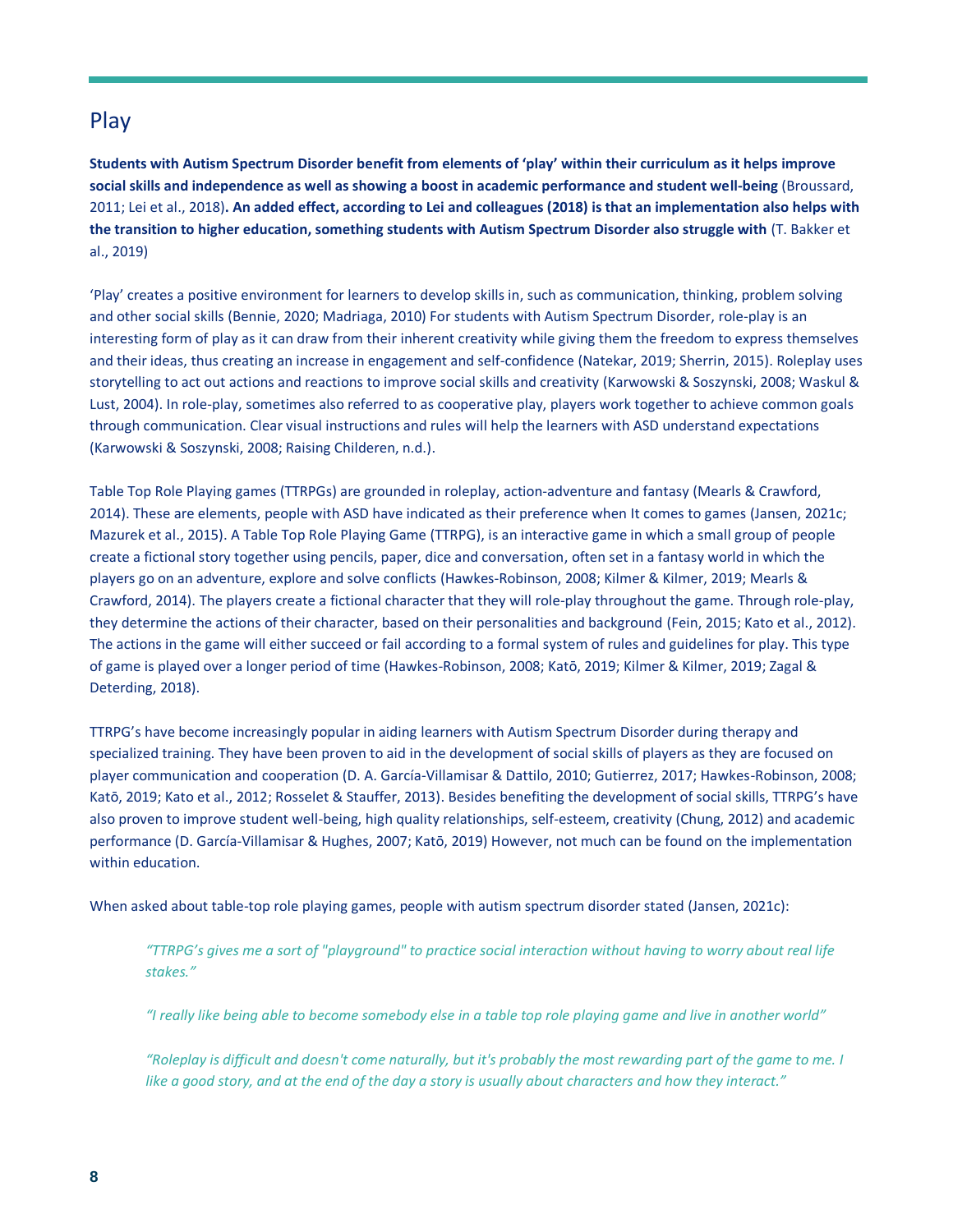### <span id="page-8-0"></span>**Principles of role-play**

When role-play gets implemented into education, it allows the educational professional to tailor the learning moments to the needs of the learner **(Sherrin, 2015)**. By presenting the students with social situations they could encounter in real life, such as conflict, compromise, identity, choice and the consequences of their choices, the learned social skills can be easier transferred to real-life skills (Jackson & Back, 2011; Sherrin, 2015)

The elements important in roleplay to enhance the development of social skills; an engaging topic, learning goals, urgency, and an environment that allows for continuous feedback and development. With this setup, students are allowed to safely deepen their skills, increase their self-awareness and continue learning during and after play (Jackson & Back, 2011).

### <span id="page-8-1"></span>Conceptual framework

An intervention will be developed in the form of a tabletop role-playing game that uses collaborative learning to increase the impact of strength based learning to aid the development of social skills of students with Autism Spectrum Disorder in higher education. The principles found in the theoretical framework have been used to construct a conceptual framework for the development of the intervention.

The conceptual framework applies to the individual student that will use the TTRPG to increase their social skills while being supported by the educational professional in this framework. The desired situation for the student is portrayed in figure 1.

Throughout the intervention, the educational professional should coach the the students with a strength-based approach to enhance the development of social skills (Grandin, 2007; Pedaste et al., 2015).



*Figure 1 conceptual framework for the intervention*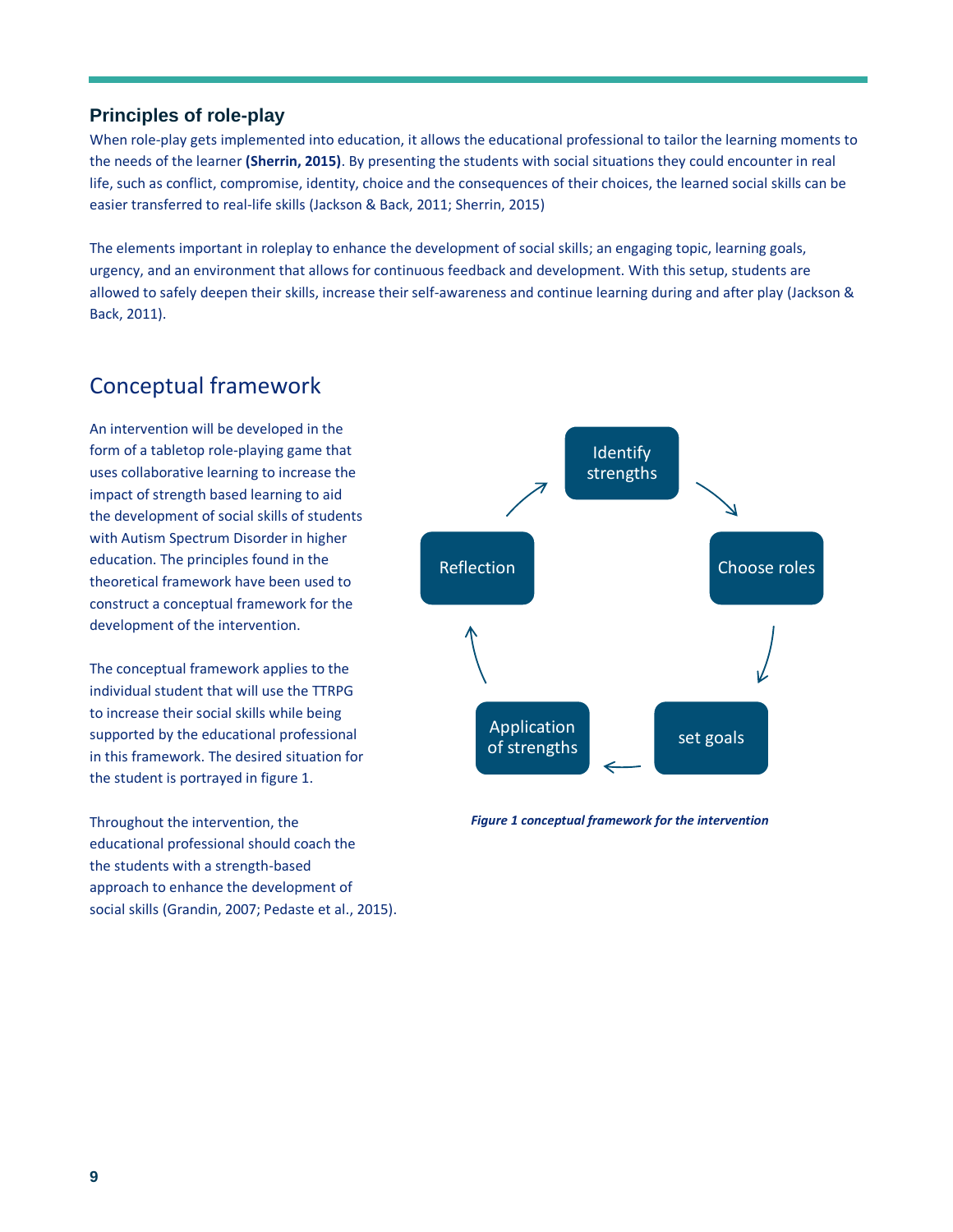# <span id="page-9-0"></span>**Design requirements**

**Based on the theoretical framework and conceptual framework, the design requirements and principles can be created. The design requirements will be used to focus on the goal of the intervention, whereas the design principles will explain how this is being done (table 1).**

**Goal:** The TTRPG aims to help students with Autism Spectrum Disorder develop their social skills through stimulating the identification of one's own strengths, choosing roles within a group setting, setting goals, applying their strengths in real life situations and reflecting upon their actions.

**Intervention name:** Sisters of Nature

| <b>Conceptual Framework</b>                                                                              | <b>Design Principles</b>                                                                                                                                                                                                                                                                                                                                                                                                                                                                                                                                                                                                                   | <b>Design Requirements</b>                                                                                                                                                                                                                                                            |
|----------------------------------------------------------------------------------------------------------|--------------------------------------------------------------------------------------------------------------------------------------------------------------------------------------------------------------------------------------------------------------------------------------------------------------------------------------------------------------------------------------------------------------------------------------------------------------------------------------------------------------------------------------------------------------------------------------------------------------------------------------------|---------------------------------------------------------------------------------------------------------------------------------------------------------------------------------------------------------------------------------------------------------------------------------------|
| The student should be able<br>to identify their strengths                                                | To help students identify their strengths, the<br>intervention should use visual aids and<br>discussion to help them find their strengths<br>(Teti et al., 2016) as most young adults with<br>Autism Spectrum Disorder can find strength<br>identification difficult (Cosden et al., 2006)<br>To support students in the identification of<br>their strengths, it is important to help foster a<br>growth mindset that focusses on positive<br>development, to help students to believe in<br>their abilities, embrace challenges and learn to<br>see their own value (K. M. Bowers & Lopez,<br>2010; Dweck, 2017; Zacarian et al., 2017). | The TTRPG should facilitate both the<br>student and the educational<br>professional with the tools to identify<br>the strengths of each individual<br>student                                                                                                                         |
| The student should be able<br>to understand differences<br>within a group by picking a<br>role in a team | By creating clear roles within a group,<br>individual accountability gets established<br>(Zacarian et al., 2017). With clear roles, and an<br>identification of strengths, students could, over<br>time, start to analyze how strengths of others<br>could manage their weaknesses (Lopez &<br>Louis, 2009a).                                                                                                                                                                                                                                                                                                                              | The TTRPG should facilitate the<br>students with space to create<br>strength collaborations.                                                                                                                                                                                          |
| The student should set goals<br>together with the other<br>members of the group                          | Implementing group goals and rules increase<br>the effects of collaborative learning, individual<br>accountability and help build team<br>commitment (Dochy, 2018; González &<br>Merino, 2016; Jackson & Back, 2011)                                                                                                                                                                                                                                                                                                                                                                                                                       | The TTRPG should facilitate the<br>setting of goals, either individual<br>goals or team goals, have clear rules<br>and give the students space to<br>discuss and achieve their goals.                                                                                                 |
| The student should be given<br>an opportunity to apply<br>their strengths in real life<br>situations     | Learned social Skills are more easily<br>transferred to rea life when the students get<br>presented with real life situations they can<br>safely practice with, such as conflict,<br>compromise, identity, choice and the<br>consequences of their choices (Jackson & Back,<br>2011; Sherrin, 2015)                                                                                                                                                                                                                                                                                                                                        | The TTRPG should present the<br>students with real life situations and<br>opportunities, while allowing the<br>students room for choice, to decide<br>how to demonstrate their strengths<br>(Lopez & Louis, 2009a) and increase<br>their self-awareness (Dyson & Casey,<br>$2012$ )d. |

#### *Table 1 Design Requirements and Principles for the Sisters of Nature*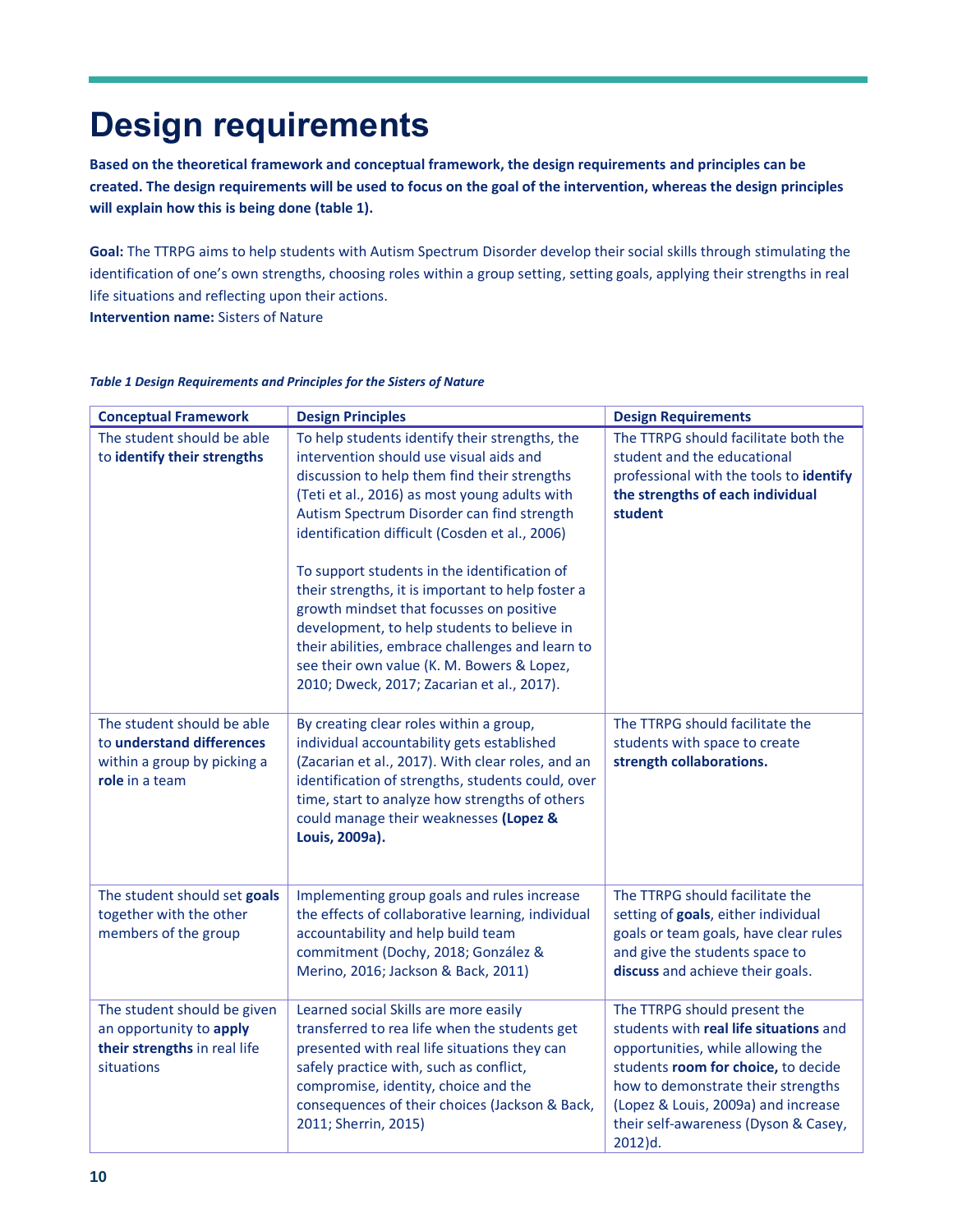|                                                                                                                                | To create a personalized learning experience, it<br>is important to allow room for choice as to<br>how to demonstrate individual strengths<br>(Lopez & Louis, 2009a).<br>By presenting the students with social<br>situations they could encounter in real life,<br>Combined with continuous feed-forward on<br>team interaction will support and enhance the<br>quality of the interactions (Dochy, 2018;<br>Veenker et al., 2017)             | The TTRPG should present the<br>educational professional moments to<br>provide the students with feed-<br>forward when strengths are applied<br>well.                                                                                                                                                                                                                                  |
|--------------------------------------------------------------------------------------------------------------------------------|-------------------------------------------------------------------------------------------------------------------------------------------------------------------------------------------------------------------------------------------------------------------------------------------------------------------------------------------------------------------------------------------------------------------------------------------------|----------------------------------------------------------------------------------------------------------------------------------------------------------------------------------------------------------------------------------------------------------------------------------------------------------------------------------------------------------------------------------------|
| The students should be<br>given an opportunity to<br>reflect upon their actions<br>and <b>evaluate</b> future<br>possibilities | Through reflection in application of their<br>strengths, students will start to understand<br>how to use their strengths to their benefits in<br>both academic challenges and social situations<br>(Lopez & Louis, 2009a; Louis, 2008) and<br>possibly come up with different methods for<br>future situations (Department of Education<br>and Early Childhood Development, 2012;<br>Dochy, 2018; Jackson & Back, 2011; Online et<br>al., 2004) | The TTRPG should give the<br>educational professional insight into<br>the talents of each individual student<br>so they can help them reflect on how<br>to use these strengths in and outside<br>of the direct learning environment (K.<br>M. Bowers & Lopez, 2010; Carey,<br>2004; Lopez & Louis, 2009a; Reinert<br><b>Center for Transformative Teaching</b><br>and Learning, 2016). |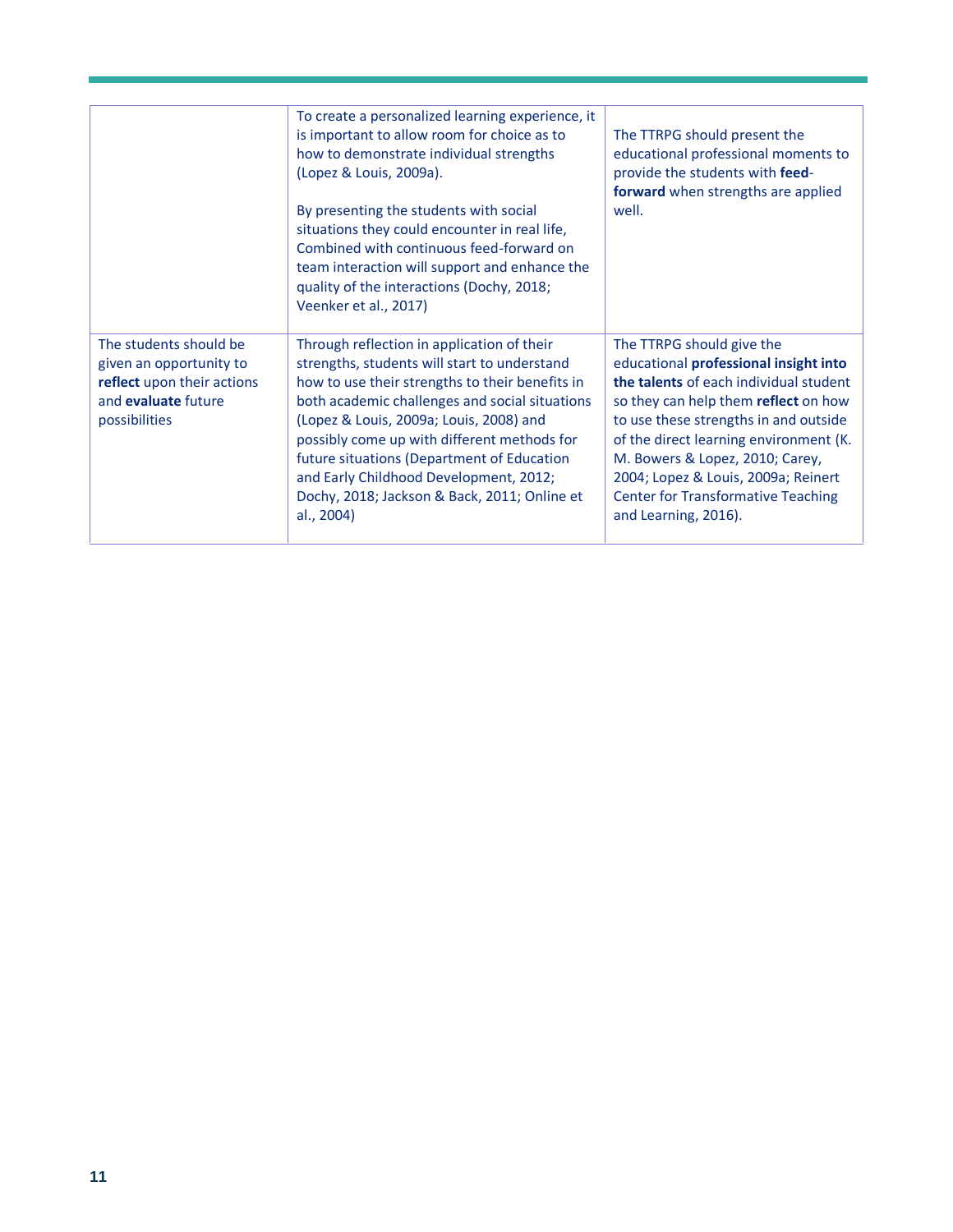# <span id="page-11-0"></span>**Solution context**

**The TTRPG will not be designed as part of a curriculum but as a stand-alone product that can be implemented in higher education, in group coaching sessions or as an extra-curricular activity. To further define the design, it is important to map out the implementation of the TTRPG. To gain insight in the goals and content of the lesson plan, the curricular spiderweb by van den Akker (Akker, 2003; Thijs & van den Akker, 2009) has been applied.**

|                                      | The learning environment                                                                                                                                                                                                                                                                                                                                                                                                                                                                                                                                                                                                                                                                                                                                                         | <b>The TTRPG</b>                                                                                                                                                                                                                                          |
|--------------------------------------|----------------------------------------------------------------------------------------------------------------------------------------------------------------------------------------------------------------------------------------------------------------------------------------------------------------------------------------------------------------------------------------------------------------------------------------------------------------------------------------------------------------------------------------------------------------------------------------------------------------------------------------------------------------------------------------------------------------------------------------------------------------------------------|-----------------------------------------------------------------------------------------------------------------------------------------------------------------------------------------------------------------------------------------------------------|
| <b>Vision</b>                        | "Through playful learning, everyone can discover their<br>strengths and learn how to harness their talents." (Jansen,<br>2020)                                                                                                                                                                                                                                                                                                                                                                                                                                                                                                                                                                                                                                                   | The TTRPG will combine role-play<br>with a strengths-based approach and<br>collaborative learning to enhance<br>student learning                                                                                                                          |
| <b>Learning Goals</b>                | <b>Learning goal 1:</b><br>The student manages their self-development; displays self-<br>knowledge, such as awareness of own talents, recognizing<br>learning opportunities and can use their talents to support<br>their development.<br><b>Learning goal 2:</b><br>The student is capable of formulating learning needs and<br>goals, takes responsibility for their actions and can reflect on<br>their actions to benefit future learning.<br><b>Learning goal 3:</b><br>The student collaborates within a diverse, multidisciplinary,<br>multicultural and/or international environment, whereby the<br>student manages to communicate their thoughts and ideas<br>clearly to other students and is capable of listening and<br>reflecting on thoughts and ideas of others. | It is important for students to<br>develop their social skills. The TTRPG<br>will provide opportunities and<br>challenges for students to apply their<br>strengths and give room for<br>reflection.                                                       |
| <b>Learning</b><br><b>Content</b>    | Through the TTRPG, the students will learn to identify their<br>own strengths to benefit their learning process. They learn to<br>engage in dialogue with others, work and communicate<br>together to achieve common goals.                                                                                                                                                                                                                                                                                                                                                                                                                                                                                                                                                      | The TTRPG should focus on role-play<br>as it allows students with ASD the<br>freedom to express themselves and<br>their ideas and helps increase their<br>self-confidence, engagement and<br>well-being (Natekar, 2019; Sherrin,<br>$2015$ ).             |
| <b>Learning</b><br><b>activities</b> | Strength based learning has been proven to yield the best<br>results for learners with ASD as it creates deeper levels of<br>engagement (Grandin, 2007) and engagement supports<br>learning (Grandin, 2007; Veenker et al., 2017).                                                                                                                                                                                                                                                                                                                                                                                                                                                                                                                                               | The intervention should present the<br>students with social situations they<br>could encounter in real life, such as<br>conflict, compromise, personal<br>identity, choices and consequences<br>of their choices (Jackson & Back,<br>2011; Sherrin, 2015) |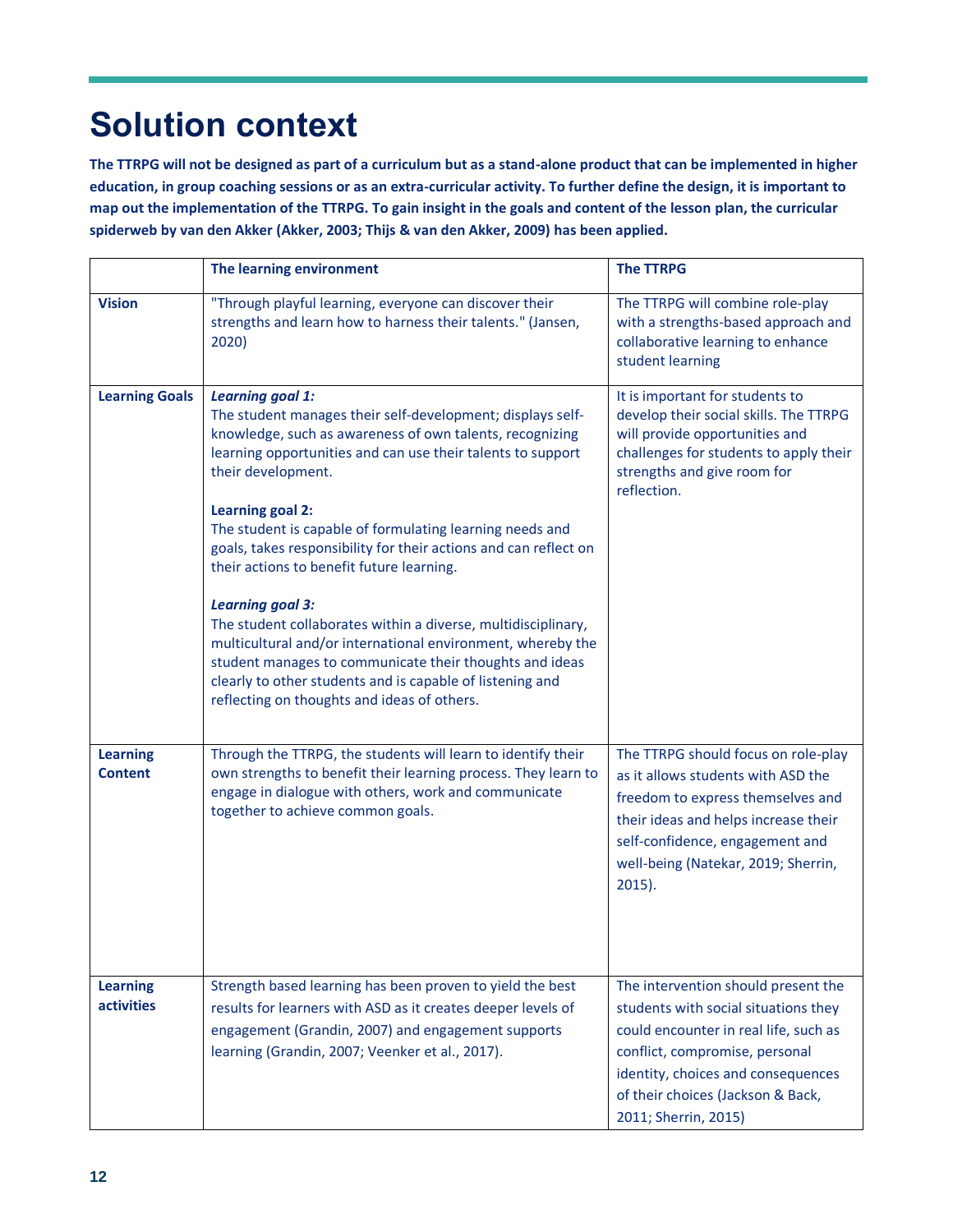|                                                   |                                                                                                                                                                                                                                                                                                                                                          | The intervention will create<br>opportunities for student to use their<br>talents, such as creative problem<br>solving (Mearls & Crawford, 2014) to<br>support their own learning and<br>development.                                                                                                                                                                                                                                                                                                                                             |
|---------------------------------------------------|----------------------------------------------------------------------------------------------------------------------------------------------------------------------------------------------------------------------------------------------------------------------------------------------------------------------------------------------------------|---------------------------------------------------------------------------------------------------------------------------------------------------------------------------------------------------------------------------------------------------------------------------------------------------------------------------------------------------------------------------------------------------------------------------------------------------------------------------------------------------------------------------------------------------|
| <b>Role of the</b><br>educational<br>professional | The educational professional supports the students and leads<br>the sessions, ensuring positive interaction and feed-forward.<br>The educational professionals that will use the intervention<br>will be teachers and coaches who work in higher education<br>as academic counsellors in year 1 or as counsellors in student<br>support centers.         | The TTRPG will provide the<br>educational professional with a clear<br>manual and tools to guide the<br>students in their learning and<br>development process                                                                                                                                                                                                                                                                                                                                                                                     |
| <b>Materials and</b><br><b>resources</b>          | The Intervention needs a clear structure to create an<br>environment in which learning is safe and fun and benefit<br>the learning of the students (Decuyper et al., 2010; Dochy,<br>2018; Mazurek et al., 2015).                                                                                                                                        | The TTRPG will make use of physical<br>items (paper, dice) that are defined<br>by visuals to increase clarity (maps,<br>cards) The coach will use role-play<br>and storytelling and will receive an<br>easy to use book, that includes a<br>clear structure, rules and goals.                                                                                                                                                                                                                                                                     |
| <b>Grouping</b>                                   | Students will learn in a collaborative setting in groups of 3-5<br>and 1 coach. The students in their group all have learning<br>difficulties, not all of them nescesarily have ASD. Other<br>learning difficulties might also benefit from this intervention.<br>The group will be supported by a coach who coaches using a<br>strength based approach. | The groups that will be made will<br>stay together for the duration of the<br>entire first year to create a safe<br>learning environment which has<br>been built on mutual trust, honesty,<br>clear goals, continuous feed-forward<br>and reflection through dialogue.<br>(Decuyper et al., 2010; Dochy, 2018)<br>According to Kato (2019) and several<br>other researchers, it takes time to<br>develop social skills (Rosselet &<br>Stauffer, 2013) and with the<br>grouping being the same, the<br>development of these skills is<br>enhanced. |
| <b>Learning</b><br><b>location</b>                | The students will come together in a physical location to<br>enhance the development of both verbal and non verbal<br>skills (Grenier & Yeaton, 2019).                                                                                                                                                                                                   | The Intervention needs a clear<br>structure to create an environment<br>in which learning is safe and fun and<br>benefit the learning of the students<br>(Decuyper et al., 2010; Dochy, 2018;<br>Mazurek et al., 2015).                                                                                                                                                                                                                                                                                                                           |
| <b>Time</b>                                       | Students will gather weekly or bi-weekly in a physical<br>location for approximately 2-3 hours to engage in play.                                                                                                                                                                                                                                        | The intervention should be designed<br>to last for a while, as developing                                                                                                                                                                                                                                                                                                                                                                                                                                                                         |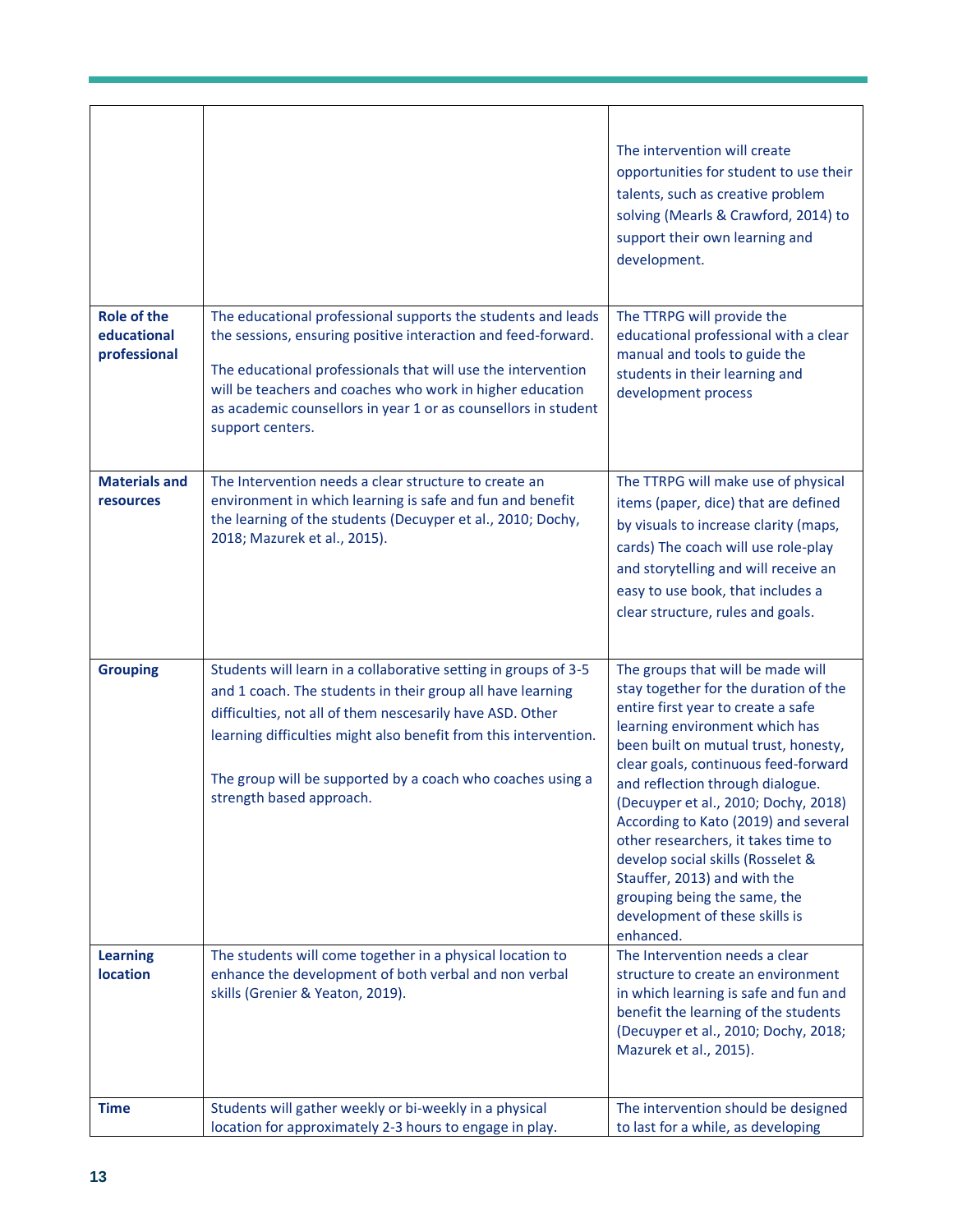|                   |                                                                          | social skills in students with ASD<br>takes time (Katō, 2019).                                                                                                                                                                             |
|-------------------|--------------------------------------------------------------------------|--------------------------------------------------------------------------------------------------------------------------------------------------------------------------------------------------------------------------------------------|
|                   |                                                                          | The intervention should be<br>implemented as soon as new<br>students start their study in higher<br>education as the transition is difficult<br>for students and their problems arise<br>as soon as block 1 (T. C. Bakker et al.,<br>2020) |
| <b>Assessment</b> | Assessment of the skills development is done through self-<br>reflection | At the end of each session, the<br>educational professional needs time<br>to help the students reflect and<br>evaluate the session to enhance the<br>learning moment.                                                                      |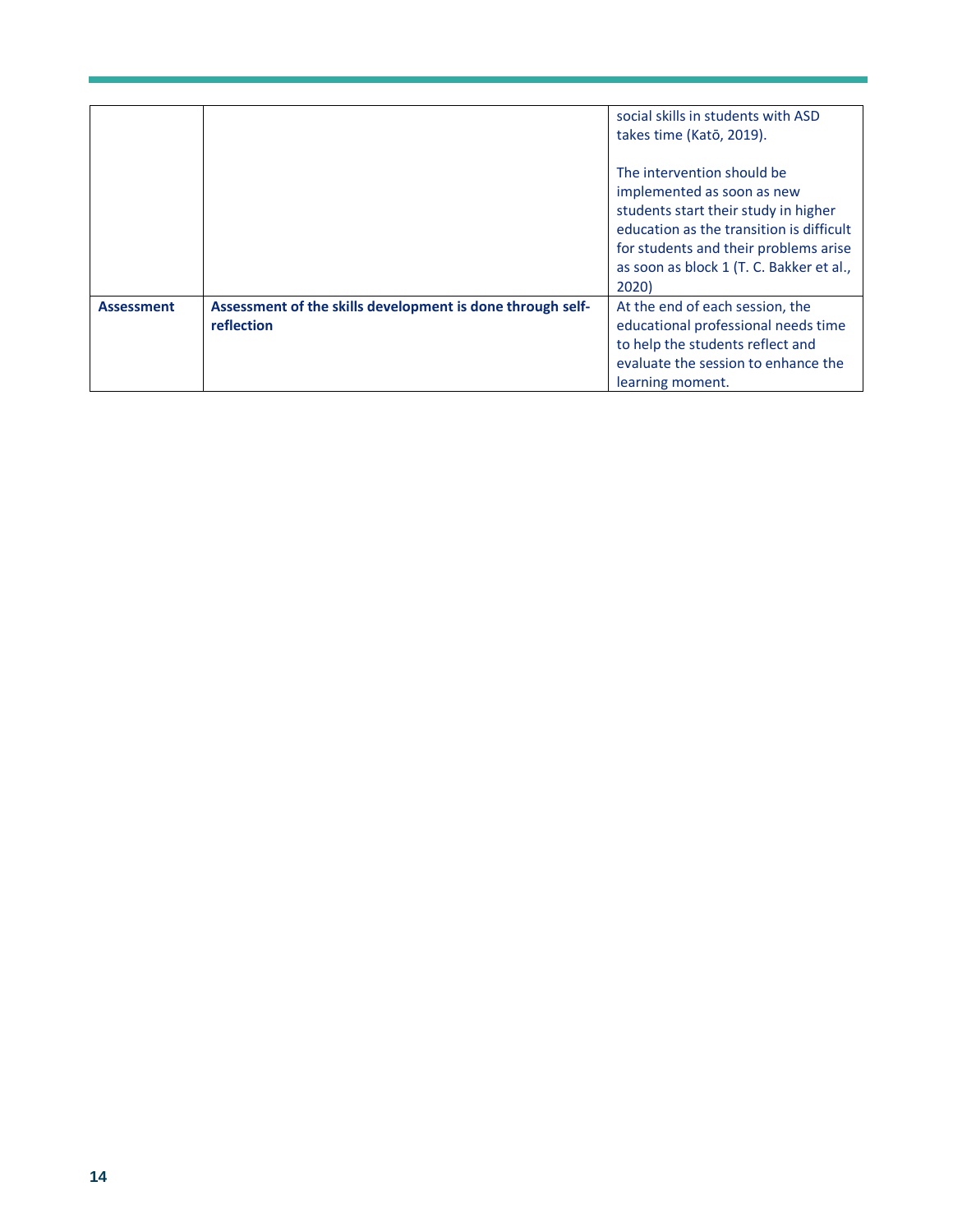## <span id="page-14-0"></span>**Solution Design: The Sisters of Nature**

**Support the development of The Sisters of Nature on Kickstart [link]** 

### <span id="page-14-1"></span>Target audience

**The first two years in higher education are experienced as difficult for students with ASD. Study progression declines as soon as the first semester, resulting in a continuous delay in their studies and a decrease of student well-being** (T. C. Bakker et al., 2020; Comer & Comer, 2019; Shattuck et al., 2012)**. This shows a need for an intervention to be implemented as soon as students with ASD enter higher education, therefore the target audience for this intervention are first-year students. It has been proven that effectively designed interventions during the first-year of a study program can positively impact student engagement and well as academic performance (Bers, 2006; Kahu, 2013; Starke et al., 2001; Strayhorn, 2009) .** 

Through research and interviews it was found that higher education students with ASD struggle with their social skills when it comes to working together, communication, conversing, starting conversations and understanding of (often complex) social situations, but also struggle with the transition from previous education forms into higher education (T. Bakker et al., 2019; Cai & Richdale, 2016; Jansen, 2021a, 2021b; Nederlandse Vereniging voor Autisme, n.d.; Valérie Van Hees , Tinneke Moyson, Ph.D. & Herbert Roeyers, 2018).

The intervention will primarily be designed to support students with ASD to develop their social skills, however, students with other learning difficulties might also benefit from this intervention.

### <span id="page-14-2"></span>Object of play

**Students with Autism Spectrum Disorder often struggle during their time in higher education during the transition period in year 1, mostly due to their problems with social skils** (T. C. Bakker et al., 2020; Dijkhuis et al., 2017; McPartland et al., 2016; Van Heijst & Geurts, 2015)**. Studies show that both higher education and the work field require young professionals to be adept at skills such as; communication & collaboration, critical thinking & problem solving, planning & organisation, flexibility, and emotional intelligence (Ackerman, 2020; Blair & Cybele Raver, 2015; Cai & Richdale, 2016; Jansen, 2020; Luksha et al., 2018; World Economic Forum, 2020).**

Collaborative learning opens opportunities for interaction when these students are being supported by their environment. A supportive environment helps the student overcome learning challenges by being accepted for their contributions within the group (Grenier & Yeaton, 2019). Collaborative learning, like strength-based learning focusses on several principles to enhance learning.

The students will be playing a fantasy based role-playing game in which themes such as roleplay, exploration and action are combined to fit the students needs and interests (Katō, 2019; Mazurek et al., 2015). The TTRPG has been designed based on extensive research into Autism Spectrum Disorder, their talents and challenges and uses strength-based learning to improve the communication and collaboration skills of your players.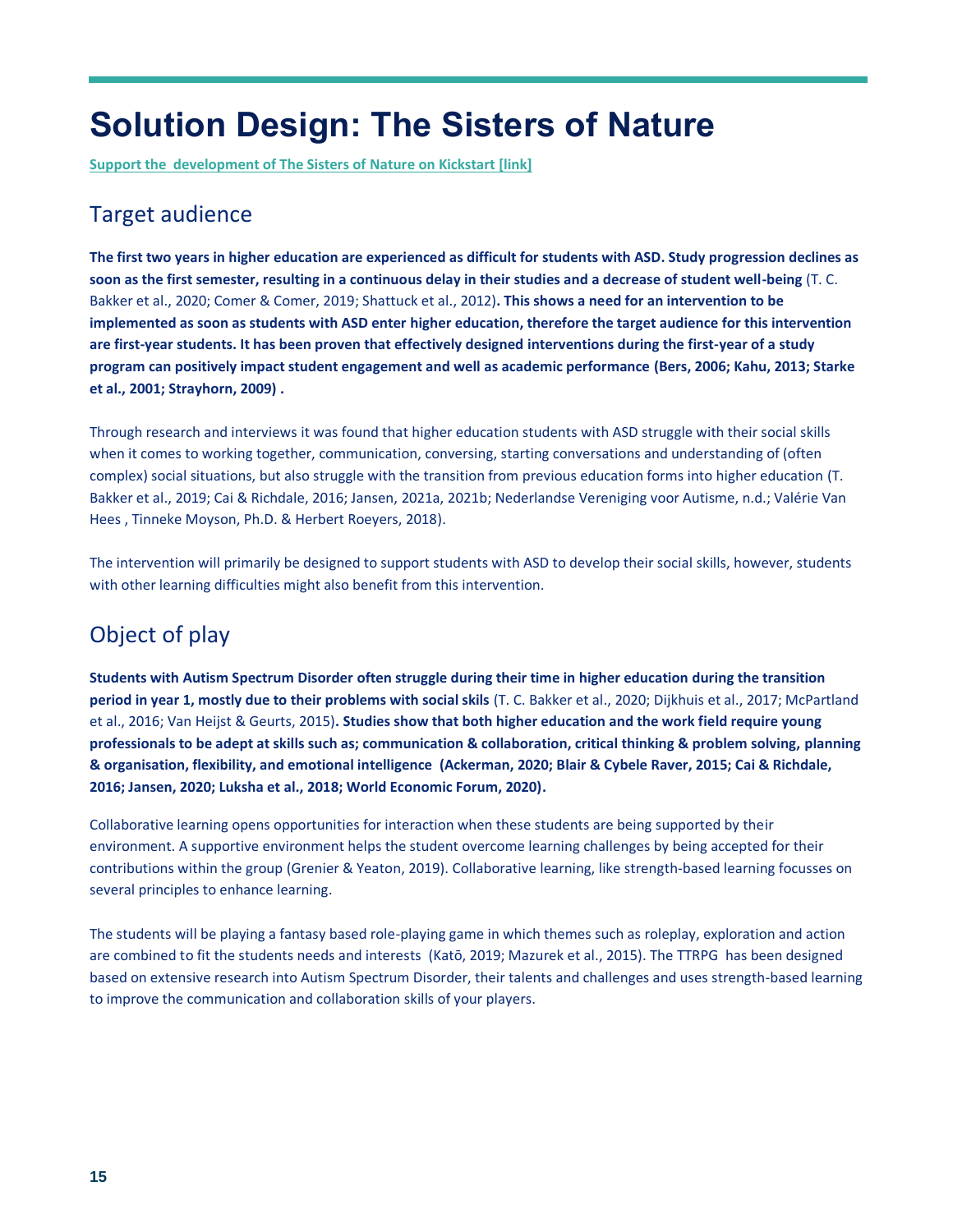### <span id="page-15-0"></span>Game summary

**The sisters of Nature is a collaborative role-playing game in which the players are adventurers hired to help a town solve a problem. They have to work together as a team to find out what happened in the town, which ritual of the sisters they should perform and how to do it. They do so by interviewing people, learning about past events and discovering the truth about the rituals before making their final decision. Which Sister of Nature will be appeased during this year's harvest festival and which one will end up cursed?**

### <span id="page-15-1"></span>**The role of the educational professional**

The educational professional dives into the role of game master (GM) and will be responsible for guiding the play and supporting the students in their development. As a Game Master you will be leading and narrating the story told in this adventure. You will guide the actions of the players by helping them with dice rolls, encouraging role-play aspects, storytelling and role-playing yourself.

### <span id="page-15-2"></span>**Learning and development focus**

The Sisters of Nature has been designed to help learners with Autism Spectrum Disorder, develop their social skills in terms of communication & collaboration. In this adventure the players learn to work together to solve conflicts between people, to find creative solutions to problems they encounter, and to draw on their strengths instead of focussing on weaknesses. Each chapter has been designed to help the game master coach in a strength-based manner and according to proven didactical methods to support the development of talents and overcoming challenges.

### <span id="page-15-3"></span>**S.A.F.E method**

**S.A.F.E. Stands for** *Stimulate, Address, Feedback and Empower* **and are referenced throughout the adventure to quickly understand how to support and stimulate the learning and development of the social skills of your players. Each chapter in the adventure will have tips on how to implement the S.A.F.E. method as a game master. This method is grounded in strength-based and collaborative learning theories (Dochy, 2018; Lopez & Louis, 2009b; Reinert Center for Transformative Teaching and Learning, 2016; Zacarian et al., 2017)**

**Stimulate:** The GM stimulates and supports interaction within the group to enhance the quality of the interaction. This can be done through NPC's asking questions to the players or by the GM asking open-ended, learner focussed questions to support learning.

**Address:** When conflicts occur, either because of the group or outside of the group, the GM addresses these conflicts and coaches the players towards a solution by drawing on their strengths, this way the players will get equipped with conflict management skills for the future.

**Feedback**: Throughout each chapter, the GM provides the players with feedback, giving them insights into their way of working, to help them identify areas of improvement and to promote desirable behaviour.

**Empower:** The GM gives players the opportunity to experiment with different solutions to problems instead of providing solutions. Through coaching you will stimulate and encourage the players to coach each other, and give recognition and praise for the work done providing positive encouragement.

In each chapter in this adventure, tips will be provided for each aspect of S.A.F.E, to enhance the coaching of the GM by providing you with tips and examples to get the best out of your team.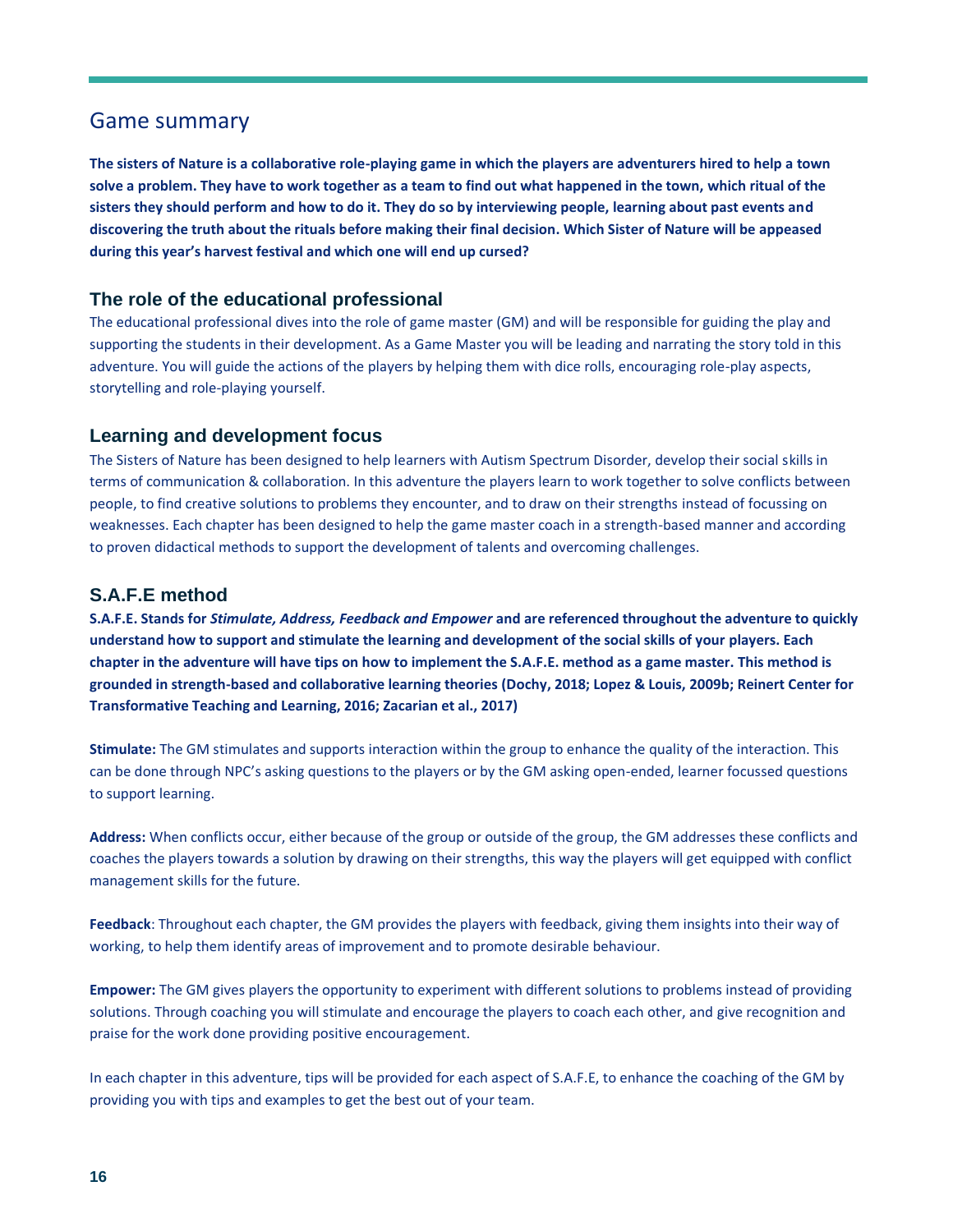### <span id="page-16-0"></span>**The players**

This adventure has been designed for students with Autism Spectrum Disorder who struggle with communication & collaboration skills but can be played by anyone looking to improve these skills. For the adventure to be most effective, a group should consist of 3-5 players. Their playable character will be a lvl 1 character, either made themselves via a source such as dndbeyond.com or by choosing one of the pre-made lvl 1 characters.

### <span id="page-16-1"></span>**Duration**

To enhance the impact of learning, the adventure should be played on a weekly or bi-weekly basis, taking up a total of 6-8 sessions to finish. The layout of the adventure follows the S.A.F.E method which is designed to help gamemasters with effective support of the player group.

### <span id="page-16-2"></span>**Materials**

Box containing the following items Playing cards

- Playing cards (Appendix B)
	- o Talent (ability) cards
		- Talent cards are used to help make a character
		- If a player wants to use their talent, roll 2d20's and pick the highest.
	- o Item cards
		- Item cards are used to have a visual representations of the item a character carries
	- o Clue cards
		- **•** These cards are earned by players upon successful play. They are a visual reminder of the clue's found by the players
	- o NPC cards
		- **.** These cards can be used by the game master to draw focus to the NPC the players talk too and are little cheat sheets for the game master of how to role-play a character
- Maps (boards) of the regions being played on
- **Set of Dice** 
	- $\circ$  1d4 + 1d8 for attacks
	- o 2d20 for talent checks
- Character sheet
- A manual for the game master
- A rule sheet with an explanation of the rules and structure of the game
- S.A.F.E. Method

### <span id="page-16-3"></span>How to play

**This is a semi-linear intrigue mystery style adventure. The players are encouraged to interview the NPC's, search the town and the surrounding areas for clues and magical items.** 

As this is an adventure that focusses on learning how to work together and communicate as a team, the game master is encouraged to coach the players to asking the right questions and to pause the game whenever necessary. For example, when players seem to be stuck in a conversation with an NPC or not ask the right questions, as a game master you can pause the game and ask what the players have found out up until now, you can ask them for a summary and ask them what information they might be missing and how they think they can find that information before resuming the roleplay.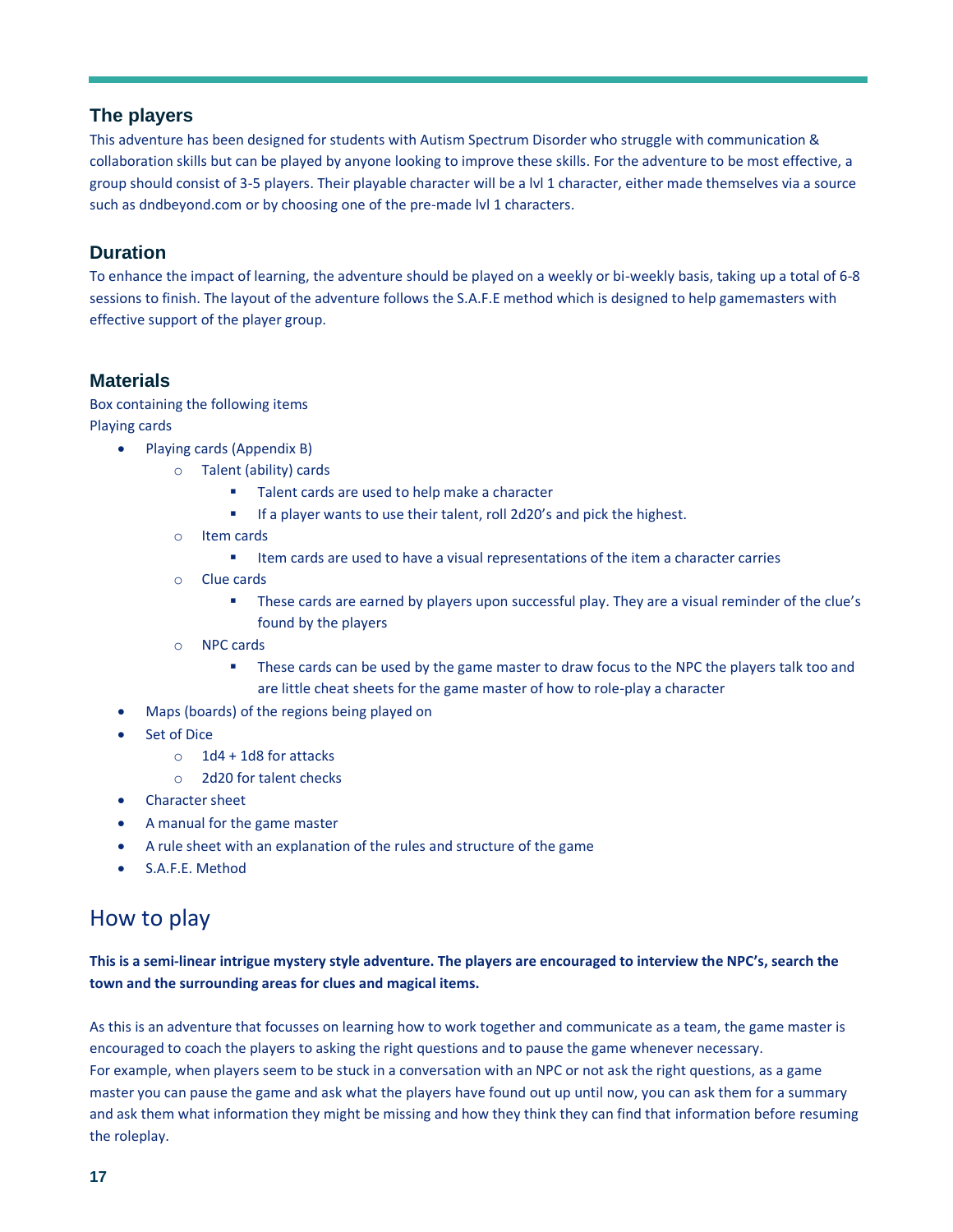The most important part of this adventure is to have fun in a safe learning environment, in which making mistakes is okay and which will never cost the players their in-game life or rewards.

**A lesson plan has been designed for the TTRPG and can be found in appendix A.**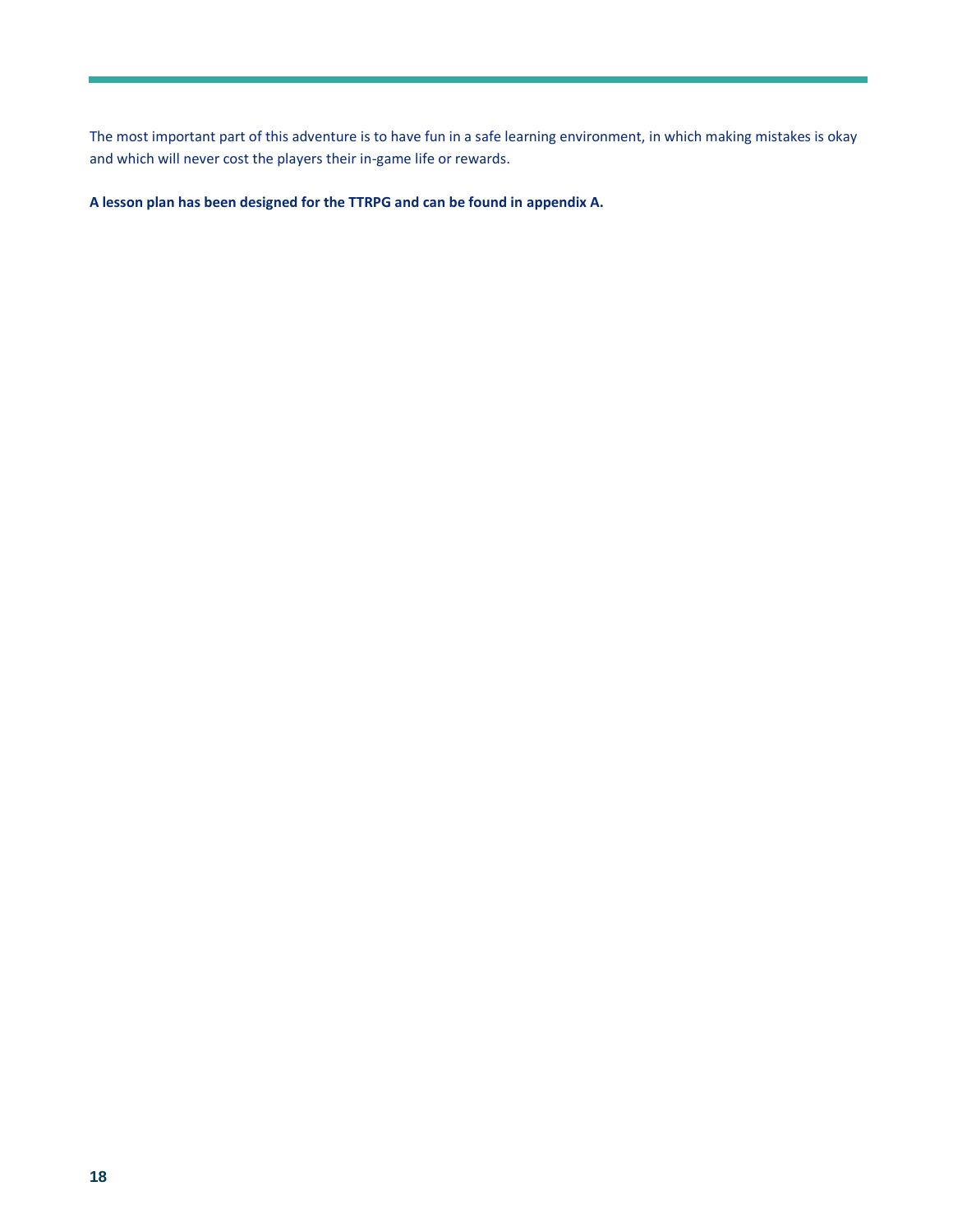### <span id="page-18-0"></span>**Learning Goals**

Every chapter in the Sisters of Nature adventure provides opportunity for role-play, strengthening your players collaboration and communication skills. Each chapter gets highlighted by the use of icons to shows which learning goal(s) drive them. The goals of the Sisters of Nature are listed below.

#### *Setting goals*

The players take a moment to set goals and expectations together as a team as it helps build commitment in the team.

#### *Communication*

Communication is used to express thoughts, experiences, and assumptions in a dialogue. Through role-play in game, the players get the freedom to express themselves and their ideas, creating an increase in engagement and self-confidence.

#### *Collaboration*

Collaboration is a joint effort of multiple individuals to accomplish a task or set out goal. This happens through both verbal and non-verbal communication. The goal of this encounter is to create a communication loop in which the players check for assumptions, insights, and knowledge that they have gathered before making a decision.

#### *Creative problem solving*

As planning and organization are needed to achieve a successful outcome, but are often difficult skills to develop, the players use creative problem solving to think and plan out how to approach situations or solve problems.

#### *Reflection*

Self-reflection is a process in which the player looks back at previous actions that were not 100% successful or have room for improvement and tries to reason how to improve their actions for the future through evaluation, as self-reflection enhances their learning process.

### <span id="page-18-1"></span>**Types of Encounters**

**The adventure is set up with different encounters; role-play, exploration/discovery and combat.**

**Role play:** Through role-play, the players get the chance to communicate amongst themselves or with others. This aspect enhances communication and collaboration and aids in setting goals.

**Exploration**: Through exploring area's the players can use creative problem solving in exploring situations and discovering new areas and in doing so find out how to complete the adventure

**Combat**: Combat helps players collaborate together and gives the possibility to plan ahead through communication. It will also help the players see that each person has their strengths and that together you can achieve more than when you work alone.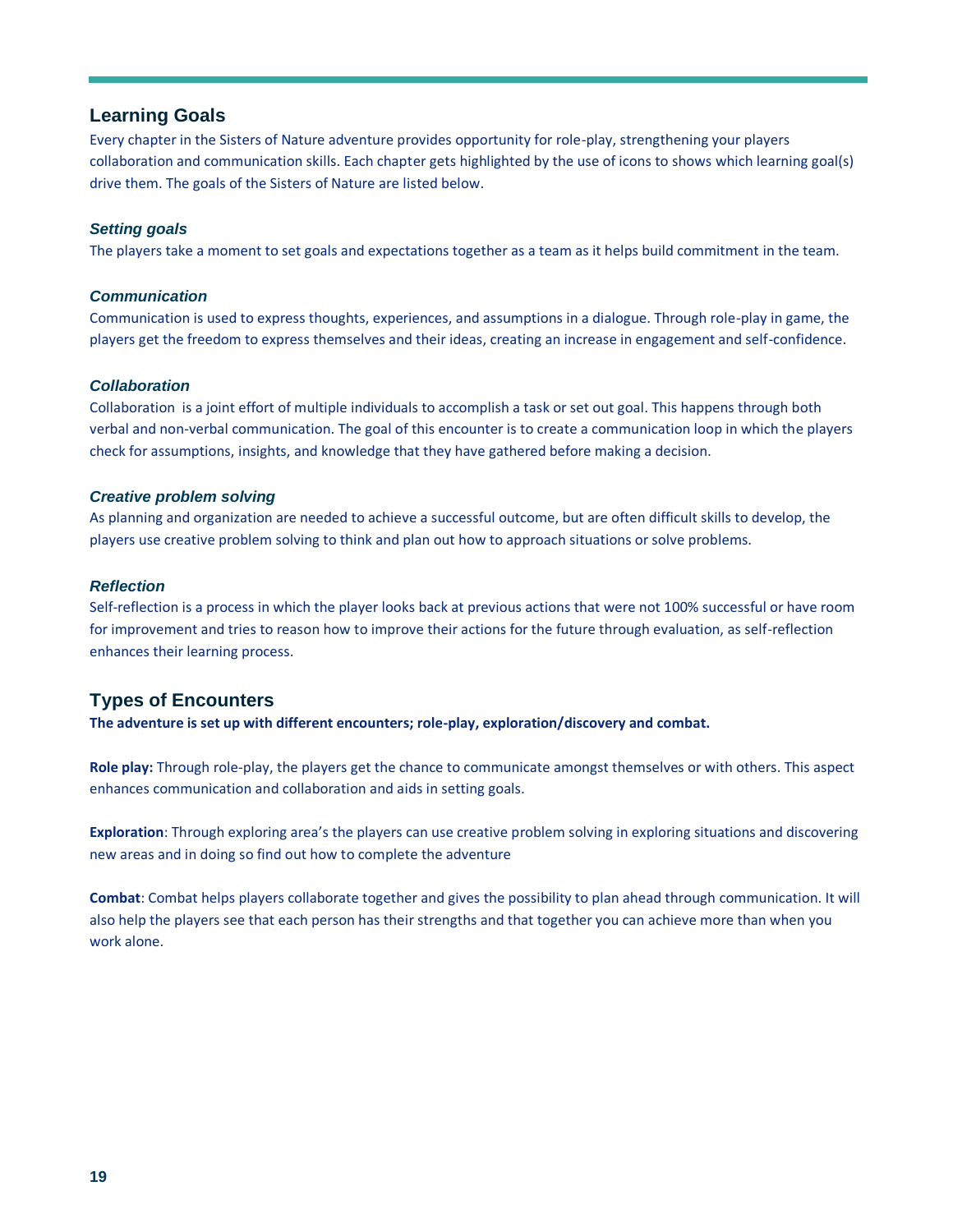# **Appendices**

### Appendix A : Lesson Plan for the use of the Sisters of Nature

### **Lessonplan: Session 1**

<span id="page-19-2"></span><span id="page-19-1"></span><span id="page-19-0"></span>

| <b>Task</b>           | Goal(s)                                         | Design Requirement                                                                                                                                                                                                                                                           | <b>Teacher Task</b>                                                                                                                                                                               | <b>Student Task</b>                                                                                                                                                                      | Explanation                                                                                                                                                                                                                               |
|-----------------------|-------------------------------------------------|------------------------------------------------------------------------------------------------------------------------------------------------------------------------------------------------------------------------------------------------------------------------------|---------------------------------------------------------------------------------------------------------------------------------------------------------------------------------------------------|------------------------------------------------------------------------------------------------------------------------------------------------------------------------------------------|-------------------------------------------------------------------------------------------------------------------------------------------------------------------------------------------------------------------------------------------|
| Introduction          | <b>Explaining the</b><br>rules & Structure      | The TTRPG should facilitate the setting of<br>goals, either individual goals or team goals,<br>have clear rules and give the students space<br>to discuss and achieve their goals.                                                                                           | The teacher explains the<br>game (role play adventure),<br>the rules of the game and<br>the structure in which is<br>played to create clarity for<br>the students                                 | The students listen to the<br>explanation and can ask<br>questions if they have<br>them                                                                                                  | The overall game will be<br>explained, including the<br>rules, how to use the<br>dice etc (see how to<br>play). And then the task<br>of creating characters get<br>introduced.                                                            |
| Design a<br>character | <b>Identifying</b><br>strengths<br>(reflection) | The TTRPG should facilitate both the<br>student and the educational professional<br>with the tools to identify the strengths of<br>each individual student.                                                                                                                  | The teacher explains the<br>task to the students and<br>probed the students with<br>student focused questions<br>to help them identify their<br>strengths                                         | The students receive a deck<br>of cards with visuals and<br>descriptions of the<br>strengths to define their<br>own strengths. They can<br>choose 3-5 strengths for<br>their characters. | The students will be<br>designing their own<br>character. Start with<br>simple things such as a<br>race and a class (visuals)<br>before talking about<br>their strengths. The<br>chosen strengths will<br>come back later in the<br>game. |
| Introduction          | <b>Active listening</b>                         | The TTRPG should present the students with<br>real life situations and opportunities, while<br>allowing the students room for choice, to<br>decide how to demonstrate their strengths<br>(Lopez & Louis, 2009a) and increase their<br>self-awareness (Dyson & Casey, 2012)d. | The teacher will set the<br>scene for the role-play,<br>explaining the students the<br>world, the situation they<br>are in and will give them<br>time to talk to each other<br>for the first time | The students are listening<br>until probed with a<br>question from the teacher,<br>then they answer                                                                                      | During the introduction,<br>the students will be<br>listening to the story<br>starting. The teacher will<br>end with the question<br>for students to introduce<br>themselves to each<br>other.                                            |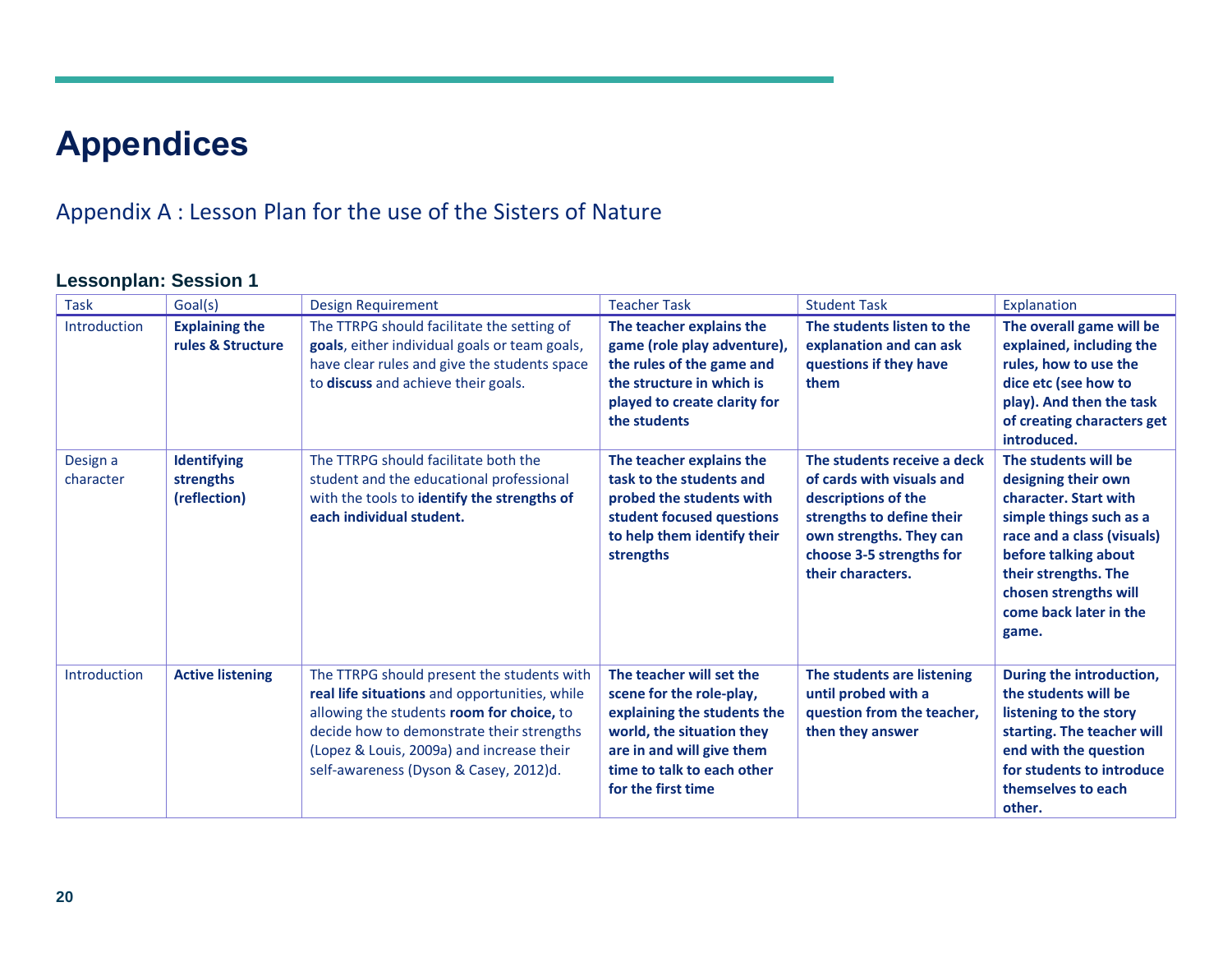| Discuss &<br><b>Choose Roles</b> | <b>Communication &amp;</b><br>collaboration                                    | The TTRPG should facilitate the students<br>with space to create strength<br>collaborations.                                                                                                                                                                                 | <b>Guide the discussion of</b><br>what the students have<br>chosen as their strengths<br>for their characters. Try to<br>also guide students<br>towards comparing their<br>strengths. Make notes of<br>what the students have<br>chosen as their strengths to<br>use this further on in the<br>game | <b>Students describe their</b><br>character and the strengths<br>that they possess.                | The students are<br>describing the strengths<br>to identify the strengths<br>of each other. Encourage<br>the students to create<br>notes of this because<br>these strengths will<br>come back in the game.                                 |
|----------------------------------|--------------------------------------------------------------------------------|------------------------------------------------------------------------------------------------------------------------------------------------------------------------------------------------------------------------------------------------------------------------------|-----------------------------------------------------------------------------------------------------------------------------------------------------------------------------------------------------------------------------------------------------------------------------------------------------|----------------------------------------------------------------------------------------------------|--------------------------------------------------------------------------------------------------------------------------------------------------------------------------------------------------------------------------------------------|
| Role-play                        | <b>Active listening</b><br>& Reflection                                        | The TTRPG should present the students with<br>real life situations and opportunities, while<br>allowing the students room for choice, to<br>decide how to demonstrate their strengths<br>(Lopez & Louis, 2009a) and increase their<br>self-awareness (Dyson & Casey, 2012)d. | The teacher will continue<br>telling the story to the<br>students (setting the scene)<br>always allowing the<br>students space to<br>comment, ask questions or<br>talk to each other.<br>The teacher will play as the<br><b>NPC to incite</b><br>communication                                      | The students are listening<br>to the story unfold or they<br>can take moments to have<br>dialogue. | During the Role-play, the<br>students will be listening<br>to the story starting. The<br>teacher will end with an<br>introduction of the first<br>NPC who will end her<br>introduction with<br>questions to probe<br>player communication. |
| Setting goals                    | <b>Communication &amp;</b><br><b>Collaboration</b>                             | The TTRPG should facilitate the setting of<br>goals, either individual goals or team goals,<br>have clear rules and give the students space<br>to discuss and achieve their goals.                                                                                           | The teacher has set up the<br>scene and will now support<br>the students in their<br>dialogue                                                                                                                                                                                                       | The students can discuss<br>amongst themselves what<br>they would like to do.                      | In this moment the<br>students will discuss<br>their goals, decide on<br>tasks and how to<br>approach them. The<br>teacher will guide this<br>process by using the<br>S.A.F.E. method.                                                     |
| Application of<br>strengths      | <b>Active listening,</b><br><b>Communication &amp;</b><br><b>Collaboration</b> | The TTRPG should present the students with<br>real life situations and opportunities, while<br>allowing the students room for choice, to<br>decide how to demonstrate their strengths<br>(Lopez & Louis, 2009a) and increase their<br>self-awareness (Dyson & Casey, 2012).  | <b>Based on the decisions</b><br>made by the students, the<br>teacher will continue telling<br>the story to the students<br>always allowing the<br>students space to apply<br>their strengths in situations<br>in the game, but also to<br>communicate and                                          | The students are listening<br>to the story unfold and can<br>take moments to have<br>dialogue.     | During the Role-play, the<br>students will be listening<br>to the story. They will<br>meet characters in the<br>game they can talk to or<br>tasks to solve. The<br>teacher plays the other<br>characters in the game to                    |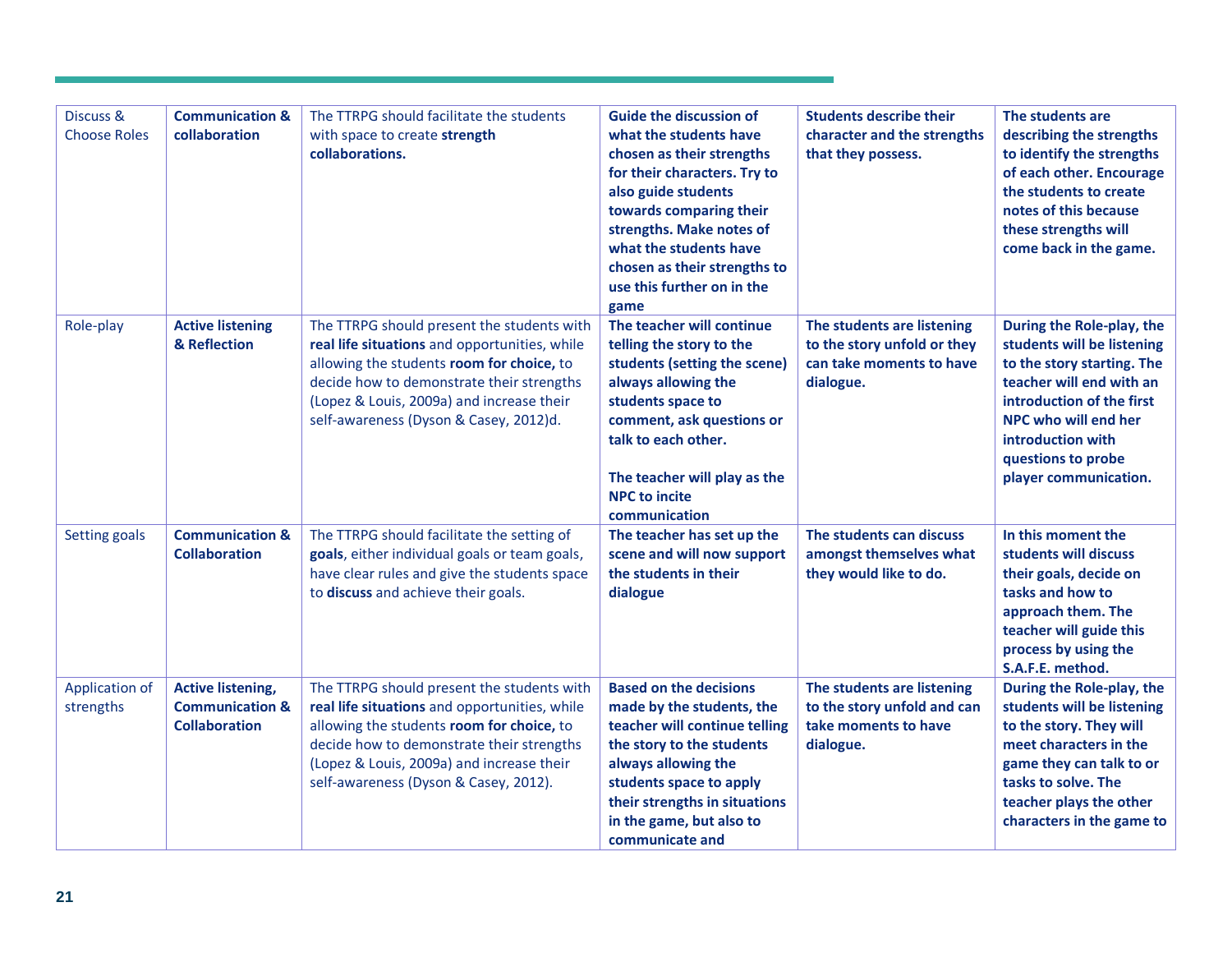| Application of<br>strengths | Communication,<br>collaboration, and<br><b>Reflection</b> | The TTRPG should facilitate the students<br>with space to create strength<br>collaborations.<br>The TTRPG should present the educational<br>professional moments to provide the<br>students with feed-forward when strengths<br>are applied well.                                                                                                                               | collaborate amongst each<br>other or with NPC's played<br>by the teacher.<br><b>Throughout the Role-play</b><br>the teacher can apply the<br>S.A.F.E. method to give<br>feedforward to the<br>students, allowing them to<br>understand their progress                                                                                                                                     | The students will receive<br>positive feed forward,<br>increasing engagement and<br>the impact of learning                               | incite interaction and<br>creative problem solving.<br>The S.A.F.E method is<br>applied to each part of<br>role-play in the manual<br>the teachers receive.<br><b>Allowing for continuous</b><br>feed-forward to support<br>the learning and<br>development of the |
|-----------------------------|-----------------------------------------------------------|---------------------------------------------------------------------------------------------------------------------------------------------------------------------------------------------------------------------------------------------------------------------------------------------------------------------------------------------------------------------------------|-------------------------------------------------------------------------------------------------------------------------------------------------------------------------------------------------------------------------------------------------------------------------------------------------------------------------------------------------------------------------------------------|------------------------------------------------------------------------------------------------------------------------------------------|--------------------------------------------------------------------------------------------------------------------------------------------------------------------------------------------------------------------------------------------------------------------|
| Reflection                  | Communication,<br>collaboration, and<br>reflection        | The TTRPG should give the educational<br>professional insight into the talents of each<br>individual student so they can help them<br>reflect on how to use these strengths in and<br>outside of the direct learning environment<br>(K. M. Bowers & Lopez, 2010; Carey, 2004;<br>Lopez & Louis, 2009a; Reinert Center for<br>Transformative Teaching and Learning,<br>$2016$ ). | The teacher asks questions<br>that lead to reflection.<br>focused on how they used<br>their strengths and how<br>their strengths helped<br>them get through<br>situations.<br>The teacher also looks for<br>the strength collaborations<br>and how the students<br>worked together from their<br>individual strengths to see<br>if this could get<br>strengthened in the next<br>session. | The students reflect on<br>their actions and create<br>learnings for the future.<br>The students can make<br>notes for the next session. | student<br>At the end of the session<br>there is time left for an<br>evaluation of the<br>session. The teacher will<br>guide the students into<br>thinking about how they<br>handled certain<br>moments and what they<br>learned from it for future<br>sessions.   |

### **Lessonplan: Session 2 and following**

<span id="page-21-0"></span>

| <b>Task</b>  | Goal(s)                  | Design Requirement                            | <b>Teacher Task</b>         | <b>Student Task</b>            | Explanation                |
|--------------|--------------------------|-----------------------------------------------|-----------------------------|--------------------------------|----------------------------|
| Introduction | <b>Communication,</b>    | The TTRPG should facilitate the setting of    | The teacher asks the        | <b>Students will recap the</b> | The teacher helps the      |
|              | <b>Collaboration and</b> | goals, either individual goals or team goals, | students to talk about what | previous session and           | student to recollect what  |
|              | <b>Reflection</b>        | have clear rules and give the students space  | happened last time          | discuss the goals for this     | happened previously and    |
|              |                          | to discuss and achieve their goals.           |                             | session. When they reach       | supports the decision-     |
|              |                          |                                               | Tip: let students compare   | consensus, the teacher can     | making process of which    |
|              |                          |                                               | notes, ask them what they   | continue.                      | goal to aim for this time. |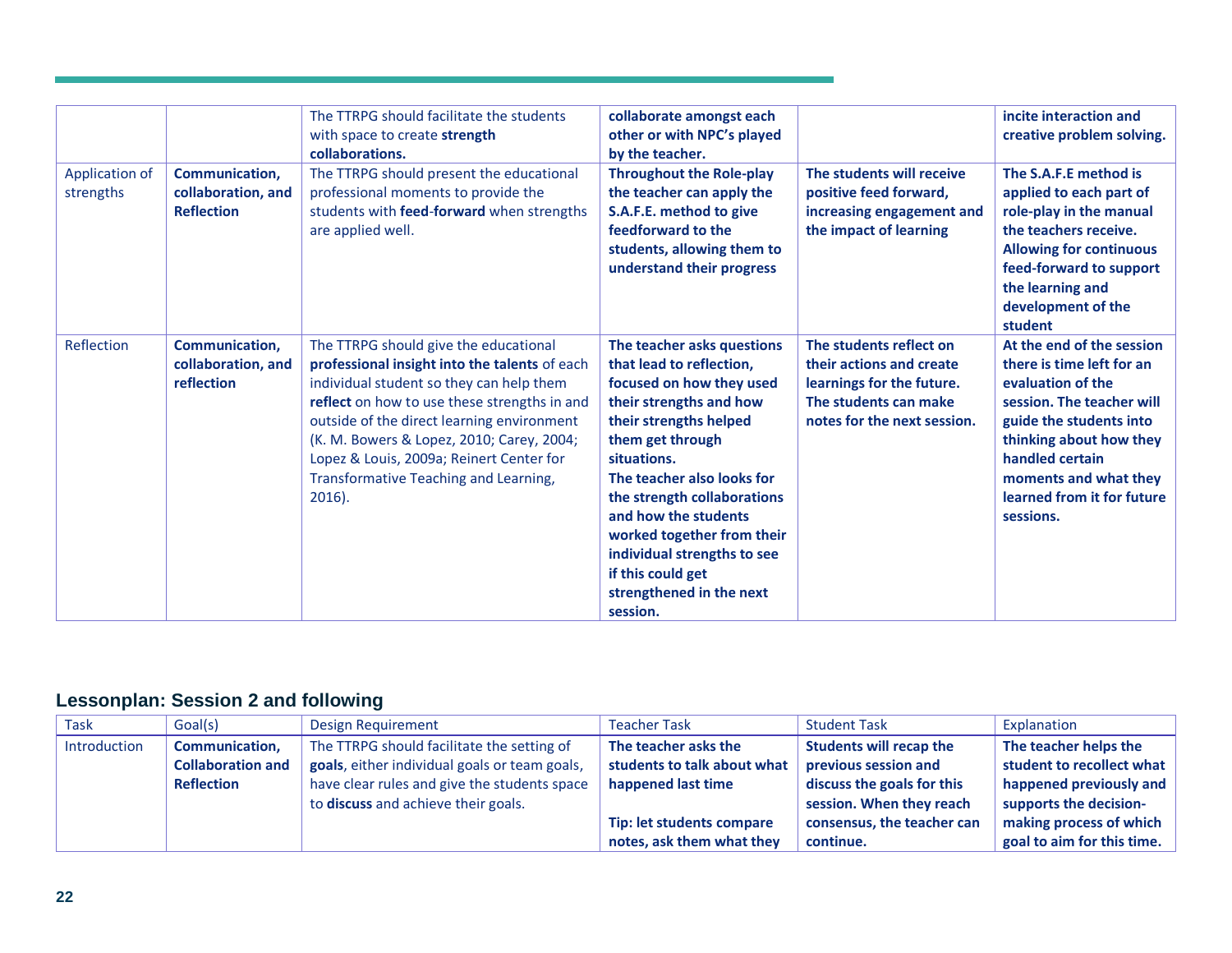|                                    |                                                                                |                                                                                                                                                                                                                                                                                                                                                                                 | enjoyed previous session<br>and what they would like<br>to try and do this session.                                                                                                                                                                                                                                                                       |                                                                                                                                          |                                                                                                                                                                                                                                                                                |
|------------------------------------|--------------------------------------------------------------------------------|---------------------------------------------------------------------------------------------------------------------------------------------------------------------------------------------------------------------------------------------------------------------------------------------------------------------------------------------------------------------------------|-----------------------------------------------------------------------------------------------------------------------------------------------------------------------------------------------------------------------------------------------------------------------------------------------------------------------------------------------------------|------------------------------------------------------------------------------------------------------------------------------------------|--------------------------------------------------------------------------------------------------------------------------------------------------------------------------------------------------------------------------------------------------------------------------------|
| <b>Application of</b><br>strengths | <b>Active listening,</b><br><b>Communication &amp;</b><br><b>Collaboration</b> | The TTRPG should present the students with<br>real life situations and opportunities, while<br>allowing the students room for choice, to<br>decide how to demonstrate their strengths<br>(Lopez & Louis, 2009a) and increase their<br>self-awareness (Dyson & Casey, 2012)d.<br>The TTRPG should facilitate the students<br>with space to create strength<br>collaborations.    | <b>Based on the decisions</b><br>made by the students<br>(goals picked), the teacher<br>will continue telling the<br>story to the students<br>always allowing the<br>students space to apply<br>their strengths in situations<br>in the game, but also to<br>communicate and<br>collaborate amongst each<br>other or with NPC's played<br>by the teacher. | The students are listening<br>to the story unfold and can<br>take moments to<br>communicate and<br>collaborate.                          | During the Role-play, the<br>students will be listening<br>to the story. They will<br>meet characters in the<br>game they can talk to or<br>tasks to solve. The<br>teacher plays the other<br>characters in the game to<br>incite interaction and<br>creative problem solving. |
| Application of<br>strengths        | Communication,<br>collaboration, and<br><b>Reflection</b>                      | The TTRPG should present the educational<br>professional moments to provide the<br>students with feed-forward when strengths<br>are applied well.                                                                                                                                                                                                                               | <b>Throughout the Role-play</b><br>the teacher can apply the<br>S.A.F.E. method to give<br>feedforward to the<br>students, allowing them to<br>understand their progress                                                                                                                                                                                  | The students will receive<br>positive feed forward,<br>increasing engagement and<br>the impact of learning                               | The S.A.F.E method is<br>applied to each part of<br>role-play in the manual<br>the teachers receive.<br><b>Allowing for continuous</b><br>feed-forward to support<br>the learning and<br>development of the<br>student                                                         |
| Reflection                         | Communication,<br>collaboration, and<br>reflection                             | The TTRPG should give the educational<br>professional insight into the talents of each<br>individual student so they can help them<br>reflect on how to use these strengths in and<br>outside of the direct learning environment<br>(K. M. Bowers & Lopez, 2010; Carey, 2004;<br>Lopez & Louis, 2009a; Reinert Center for<br>Transformative Teaching and Learning,<br>$2016$ ). | The teacher asks questions<br>that lead to reflection,<br>focused on how they used<br>their strengths and how<br>their strengths helped<br>them get through<br>situations.<br>The teacher also looks for<br>the strength collaborations<br>and how the students<br>worked together from their<br>individual strengths to see<br>if this could get         | The students reflect on<br>their actions and create<br>learnings for the future.<br>The students can make<br>notes for the next session. | At the end of the session<br>there is time left for an<br>evaluation of the<br>session. The teacher will<br>guide the students into<br>thinking about how they<br>handled certain<br>moments and what they<br>learned from it for future<br>sessions.                          |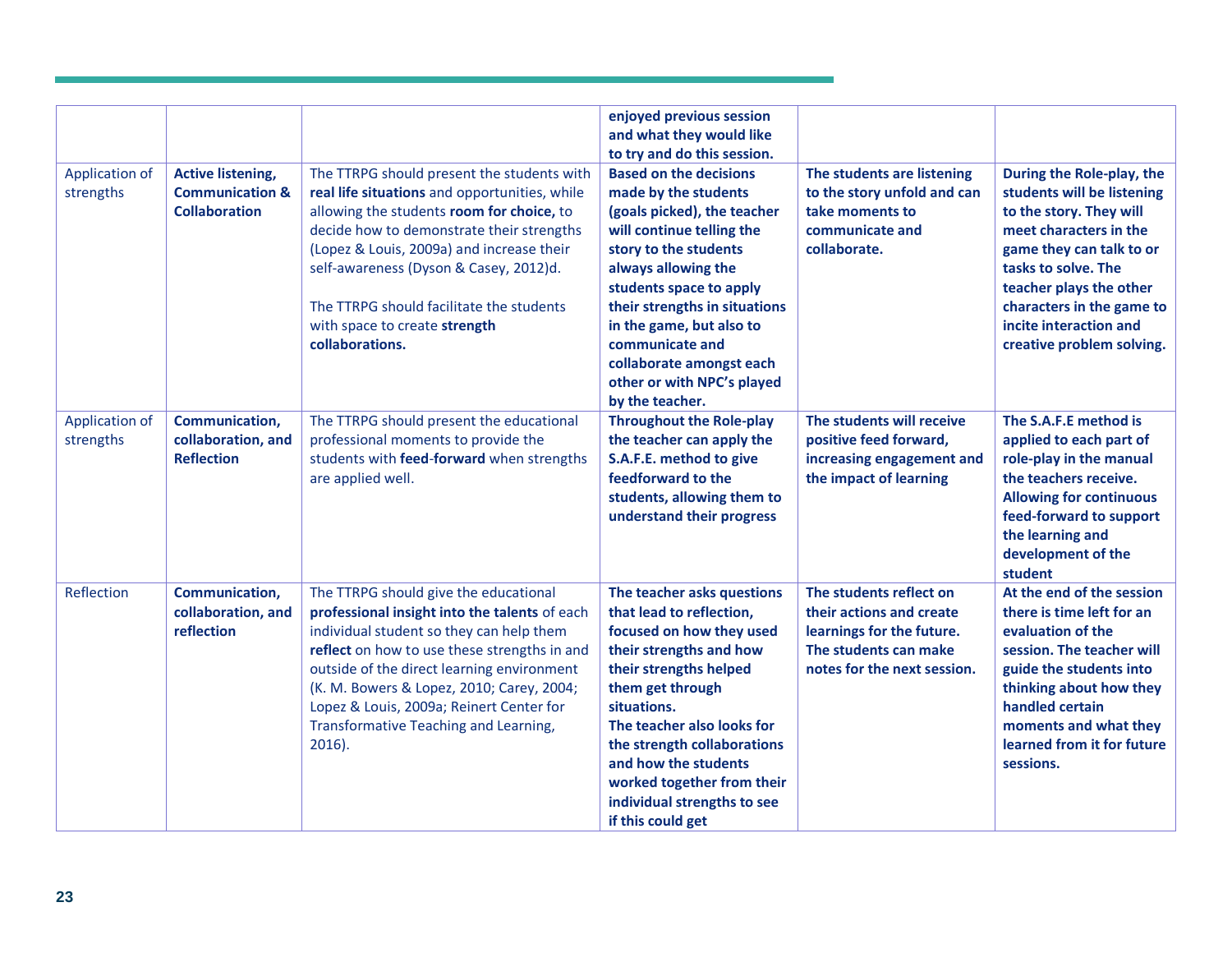|  | e next<br>ctr.<br>nathanad<br>l In the |  |
|--|----------------------------------------|--|
|  | session.                               |  |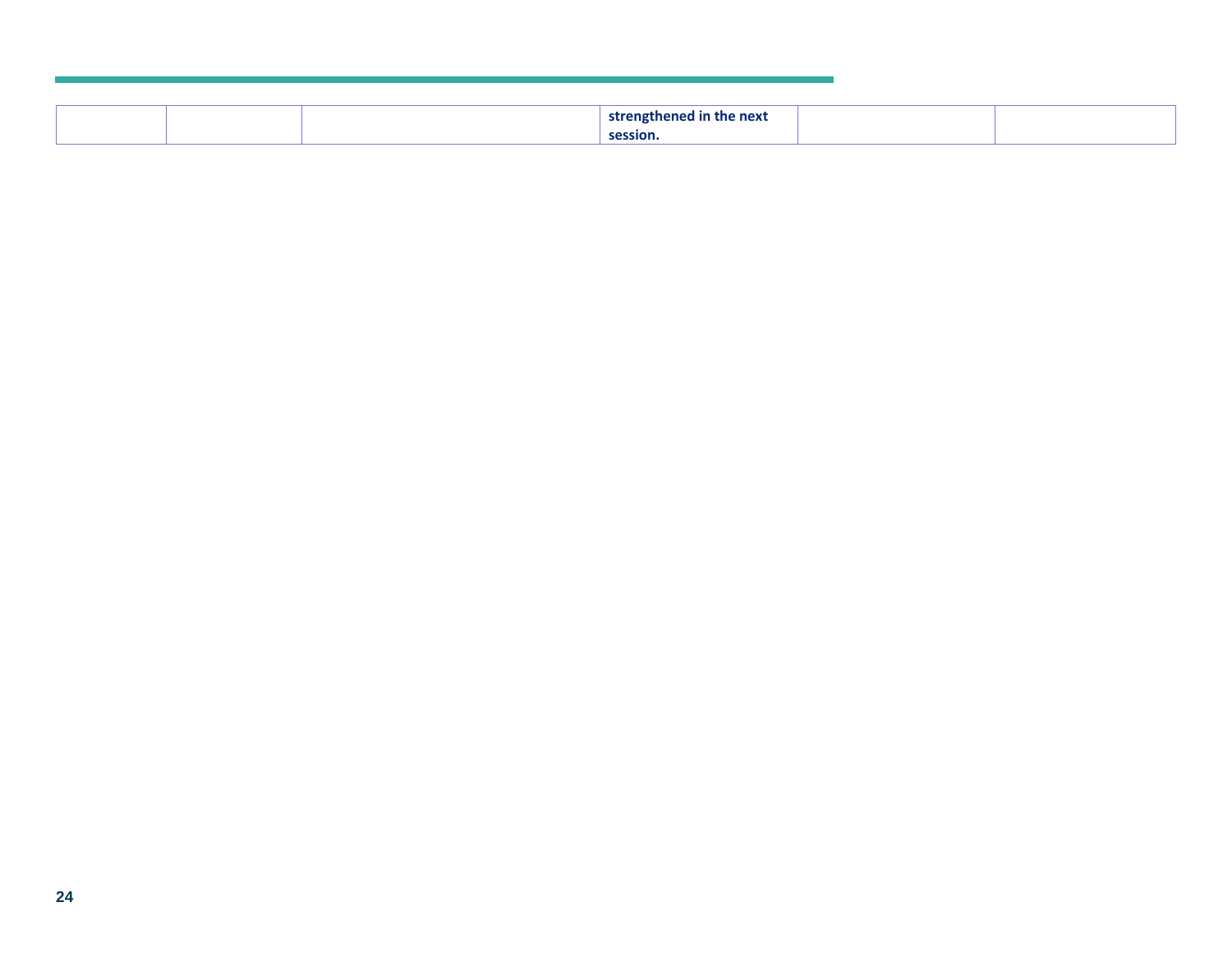### Appendix B: Playing Cards

This is a sketch of what the playing cards would look like. Icons and colours will indicate the type of cards a player has. A visual will give body to the card and a brief description will indicate the purpose/use of the card.

<span id="page-24-0"></span>

tatent card





npc cards  $\overline{\phantom{a}}$ 

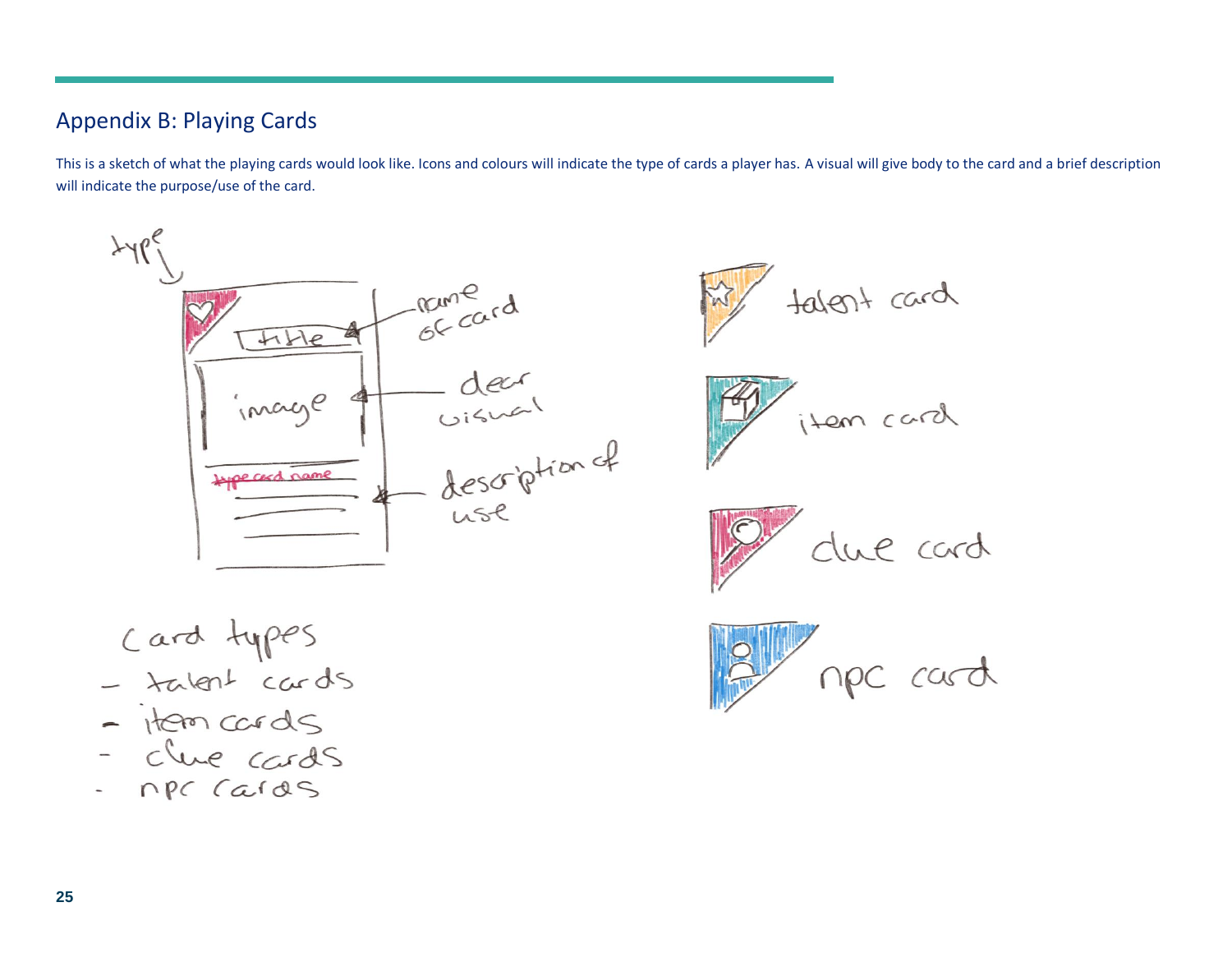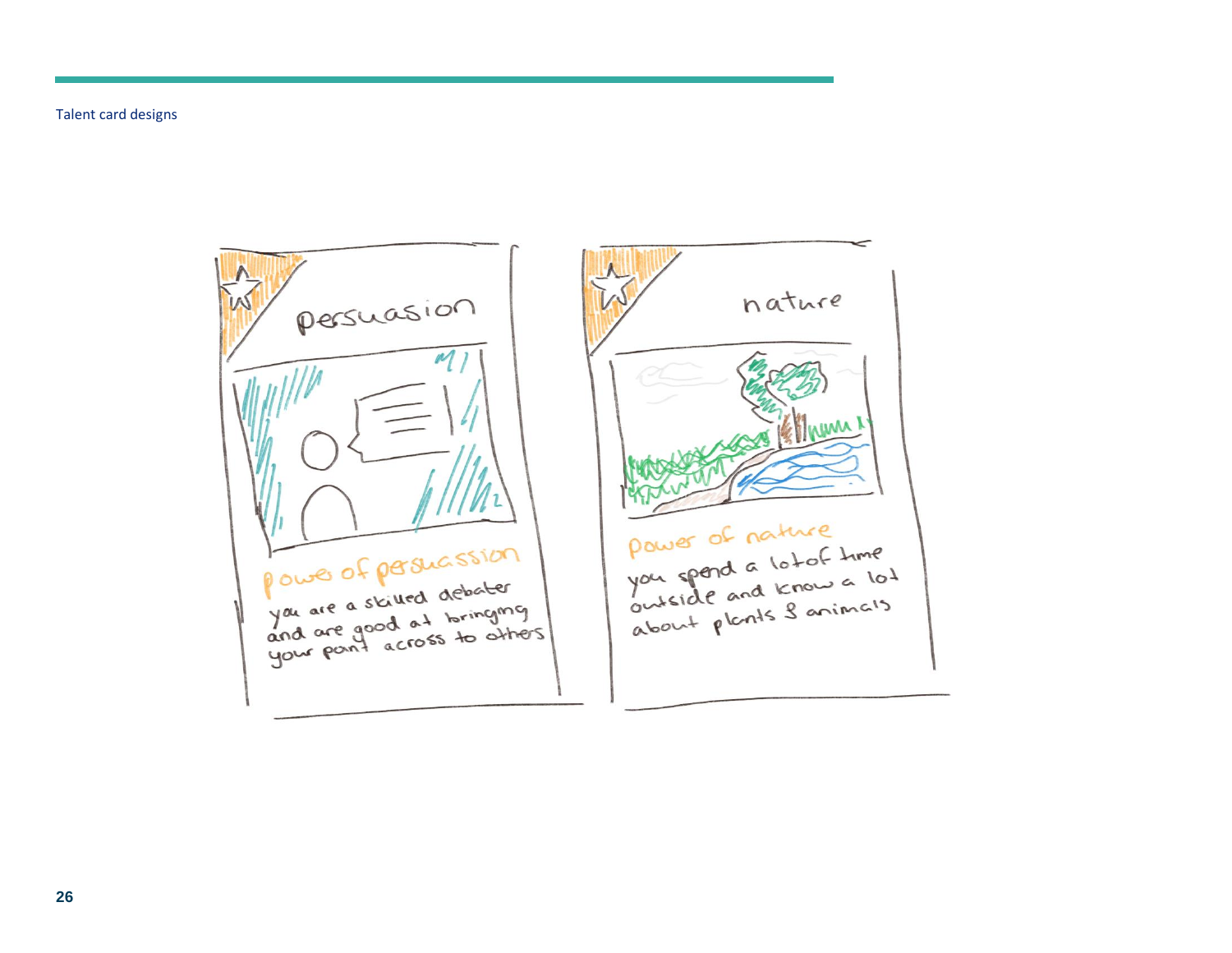### Appendix C: The character sheet

The character sheet is used for players to have a visual representation of the character they are playing. The layout shows the base stats of the character in the top with a brief description of the character. The middle section shows the combat abilities for the character and the bottom part is the ability section in which players can slot their talent cards. This ensures personification of the character, as the player can add their own talents to the character that they chose.

<span id="page-26-0"></span>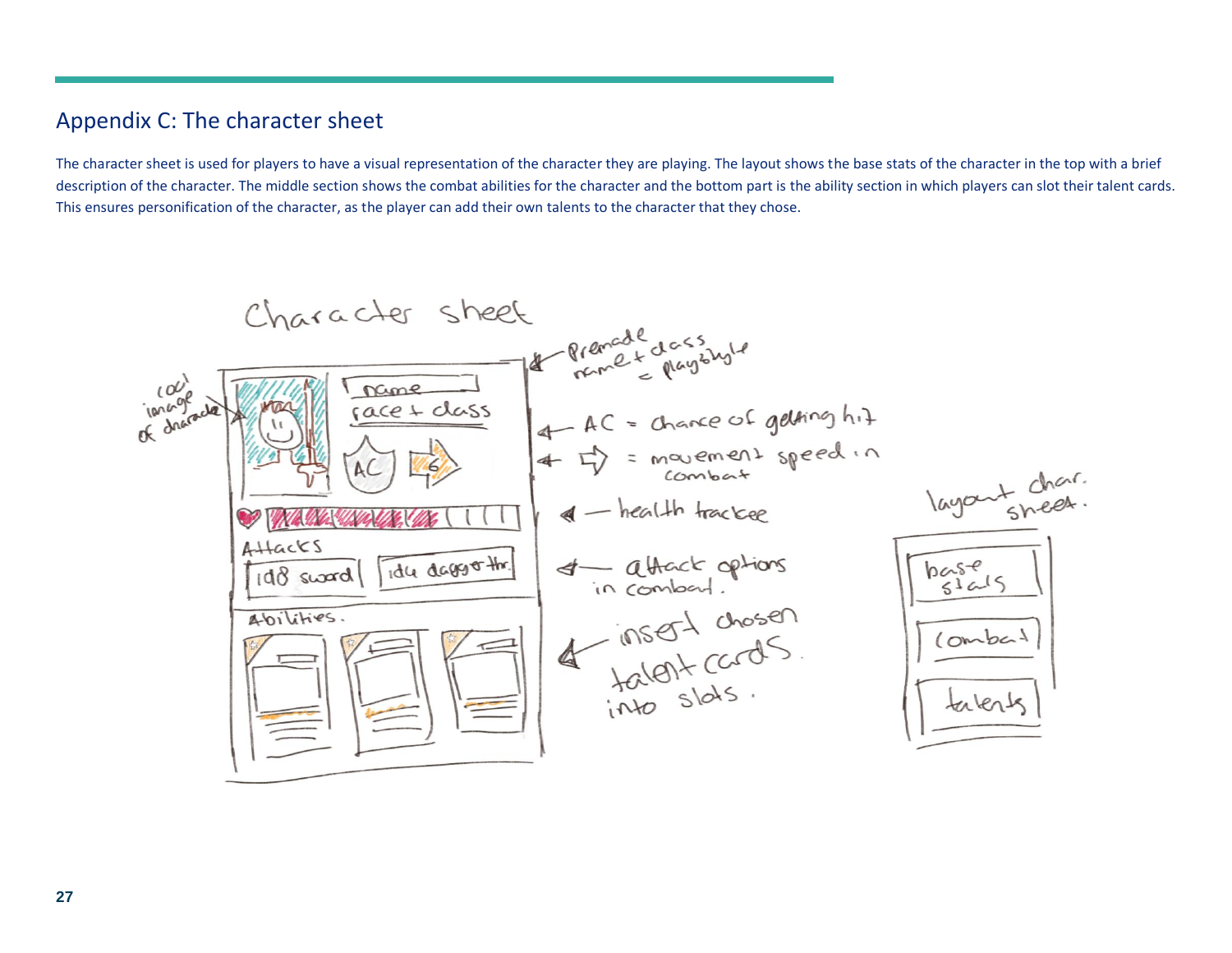## <span id="page-27-0"></span>**References**

- **Ackerman, C. E. (2020).** *What is Self-Regulation? (+95 Skills and Strategies)***. https://positivepsychology.com/selfregulation/**
- **Adreon, D., & Durocher, J. S. (2007). Evaluating the college transition needs of individuals with high-functioning autism spectrum disorders. In** *Intervention in School and Clinic* **(Vol. 42, Issue 5, pp. 271–279). Sage PublicationsSage CA: Los Angeles, CA. https://doi.org/10.1177/10534512070420050201**
- **Akker, J. van den. (2003).** *Curriculum perspectives: An introduction***. Kluwer Academic Publishers.**
- **https://research.utwente.nl/en/publications/curriculum-perspectives-an-introduction**
- **Anderson, E. . (2006). If we want to boost retention and achievement, we need to work from student strengths, not weaknesses.** *About Campus***,** *11***(4), 4–5.**
- **Asuza Pacific University. (n.d.).** *Strengths-Based Teaching and Learning***.**
- **Attwood, T. (2000). Strategies for Improving the Social Integration of Children with Asperger Syndrome.** *Autism***,** *4***(1), 85–100. https://doi.org/10.1177/1362361300004001006**
- **Autism Speaks. (2008). School Community Tool Kit.** *New York***, 23. https://www.autismspeaks.org/docs/family\_services\_docs/School\_Community\_Tool\_Kit\_1.15.09.pdf**
- **Bakker, T. C., Krabbendam, L., Bhulai, S., & Begeer, S. (2020). First-Year Progression and Retention of Autistic Students in Higher Education: A Propensity Score-Weighted Population Study.** *Autism in Adulthood***,** *2***(4), 307–316. https://doi.org/10.1089/aut.2019.0053**
- **Bakker, T., Krabbendam, L., Bhulai, S., & Begeer, S. (2019). Background and enrollment characteristics of students with autism in higher education.** *Research in Autism Spectrum Disorders***,** *67***(July), 101424. https://doi.org/10.1016/j.rasd.2019.101424**
- **Bauminger, N., Shulman, C., & Agam, G. (2003). Peer Interaction and Loneliness in High-Functioning Children with Autism.** *Journal of Autism and Developmental Disorders***,** *33***(5), 489–507. https://doi.org/10.1023/A:1025827427901**
- **Bellini, S., & Peters, J. K. (2008). Social Skills Training for Youth with Autism Spectrum Disorders. In** *Child and Adolescent Psychiatric Clinics of North America* **(Vol. 17, Issue 4, pp. 857–873). https://doi.org/10.1016/j.chc.2008.06.008**
- **Bennie, M. (2020, October 7).** *The Importance of Play for Children with ASD - Autism Awareness***. Autism Awareness Centre Inc. https://autismawarenesscentre.com/the-importance-of-play-for-children-with-asd/**
- **Bers, T. H. (2006). A Review of: "Student Success in College: Creating Conditions that Matter."** *Community College Journal of Research and Practice***,** *30***(7), 579–582. https://doi.org/10.1080/10668920600742093**
- **Blair, C., & Cybele Raver, C. (2015). School readiness and self-regulation: A developmental psychobiological approach.**  *Annual Review of Psychology***,** *66***, 711–731. https://doi.org/10.1146/annurev-psych-010814-015221**
- **Bolourian, Yasamin, K.M. Stavropoulos, K., & Blacher, J. (2019). Autism in the Classroom: Educational Issues across the Lifespan.** *Autism Spectrum Disorders - Advances at the End of the Second Decade of the 21st Century***,** *April***. https://doi.org/10.5772/intechopen.84790**
- **Bolourian, Yasamine, Zeedyk, S. M., & Blacher, J. (2018). Autism and the University Experience: Narratives from Students with Neurodevelopmental Disorders.** *Journal of Autism and Developmental Disorders***,** *48***(10), 3330– 3343. https://doi.org/10.1007/s10803-018-3599-5**
- **Bowen, C. W. (2000). A Quantitative Literature Review of Cooperative Learning Effects on High School and College Chemistry Achievement. In** *Journal of Chemical Education* **(Vol. 77, Issue 1, pp. 116–119). American Chemical Society. https://doi.org/10.1021/ed077p116**
- **Bowers, K. (2009). Making the Most of Human Strengths. In S. . Lopez (ED) (Ed.),** *Positive psychology: Exploring the best in people: Discovering human strengths* **(pp. 23–36). Prager.**
- **Bowers, K. M., & Lopez, S. J. (2010). Capitalizing on Personal Strengths in College.** *Journal of College and Character***,**  *11***(1). https://doi.org/10.2202/1940-1639.1011**
- **Broussard, J. E. (2011).** *Playing Class: A Case Study of Ludic Pedagogy***.** *December***, 1–165. http://etd.lsu.edu/docs/available/etd-11092011-154402/**
- **Cai, R. Y., & Richdale, A. L. (2016). Educational Experiences and Needs of Higher Education Students with Autism Spectrum Disorder.** *Journal of Autism and Developmental Disorders***,** *46***(1), 31–41. https://doi.org/10.1007/s10803-015-2535-1**
- **Calder, L., Hill, V., & Pellicano, E. (2012). "Sometimes i want to play by myself": Understanding what friendship means to children with autism in mainstream primary schools.** *Autism***,** *17***(3), 296–316.**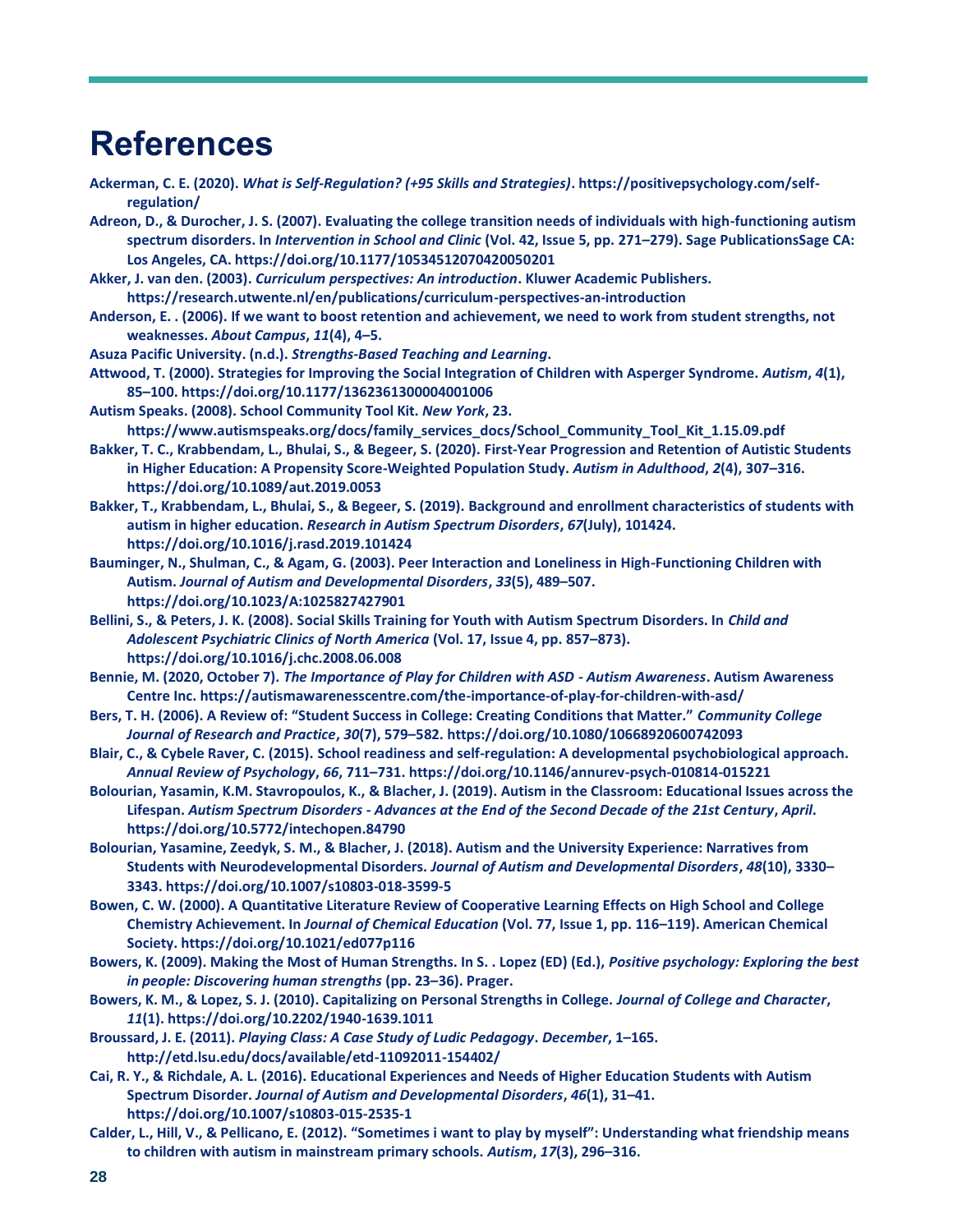**https://doi.org/10.1177/1362361312467866**

**Carey, K. (2004).** *A Matter of Degrees: Improving Graduation Rates in Four-Year Colleges and Universities***.**

- **Carini, R. M., Kuh, G. D., & Klein, S. P. (2006). Student engagement and student learning: Testing the linkages.** *Research in Higher Education***,** *47***(1), 1–32. https://doi.org/10.1007/s11162-005-8150-9**
- **Chung, T.-S. (2012). Table-top role playing game and creativity.** *Thinking Skills and Creativity***. https://doi.org/10.1016/j.tsc.2012.06.002**
- **Comer, R., & Comer, J. S. (2019). Fundamentals of abnormal psychology. In** *Fundamentals of abnormal psychology***. Worth Publishers Inc. https://doi.org/10.12737/974663**
- **Cornwall, G. (2018). Is the strength-based approach in education a "magic bullet?" | Positive psychology inspires a new trend in learning. In** *Hechinger Report***. https://hechingerreport.org/strength-based-learning-magic-bullet/**
- **Cosden, M., Koegel, L. K., Koegel, R. L., Greenwell, A., & Klein, E. (2006). Strength-based assessment for children with autism spectrum disorders.** *Research and Practice for Persons with Severe Disabilities***,** *31***(2), 134–143. https://doi.org/10.1177/154079690603100206**
- **Decuyper, S., Dochy, F., & Van den Bossche, P. (2010). Grasping the dynamic complexity of team learning: An integrative model for effective team learning in organisations.** *Educational Research Review***,** *5***(2), 111–133. https://doi.org/10.1016/j.edurev.2010.02.002**
- **Department of Education and Early Childhood Development. (2012).** *Strength-based approach: A guide to writing Transition Learning and Development Statements***.**
- **Dijkhuis, R. R., Ziermans, T. B., Van Rijn, S., Staal, W. G., & Swaab, H. (2017). Self-regulation and quality of life in highfunctioning young adults with autism.** *Autism***,** *21***(7), 896–906. https://doi.org/10.1177/1362361316655525**
- **Dochy, F. (2018).** *Creating Impact Through Future Learning***. Taylor & Francis Ltd.**
- **Dugan, E., Kamps, D., Leonard, B., Watkins, N., Rheinberger, A., & Stackhaus, J. (1995). EFFECTS OF COOPERATIVE LEARNING GROUPS DURING SOCIAL STUDIES FOR STUDENTS WITH AUTISM AND FOURTH-GRADE PEERS.** *Journal of Applied Behavior Analysis***,** *28***(2), 175–188. https://doi.org/10.1901/jaba.1995.28-175**
- **Durlak, J. A., Weissberg, R. P., Dymnicki, A. B., Taylor, R. D., & Schellinger, K. B. (2011). The Impact of Enhancing Students' Social and Emotional Learning: A Meta-Analysis of School-Based Universal Interventions.** *Child Development***,** *82***(1), 405–432. https://doi.org/10.1111/j.1467-8624.2010.01564.x**
- **Dweck, C. (2017).** *Mindset: Changing The Way You think To Fulfil Your Potential***. Little, Brown Book Group. https://www.amazon.nl/Mindset-Changing-think-Fulfil-Potential/dp/147213995X/ref=asc\_df\_147213995X/?tag=nlshogostdde-21&linkCode=df0&hvadid=430565645728&hvpos=&hvnetw=g&hvrand=786320872465078578&hvpone=&hvptwo**
	- **=&hvqmt=&hvdev=c&hvdvcmdl=&hvlocint=&hvlocphy=1010427&hvtargid=pla-453595936974&psc=1**
- **Dyson, B., & Casey, A. (2012). Introduction: Cooperative learning as a pedagogical model in physical education. In B. Dyson & A. Casey (Eds.),** *Cooperative learning in physical education: An international perspective* **(pp. 1–12). Routledge.**
- **Fein, E. (2015). Making Meaningful Worlds: Role-Playing Subcultures and the Autism Spectrum.** *Culture, Medicine and Psychiatry***,** *39***(2), 299–321. https://doi.org/10.1007/s11013-015-9443-x**
- **García-Villamisar, D. A., & Dattilo, J. (2010). Effects of a leisure programme on quality of life and stress of individuals with ASD.** *Journal of Intellectual Disability Research***,** *54***(7), 611–619. https://doi.org/10.1111/j.1365- 2788.2010.01289.x**
- **García-Villamisar, D., & Hughes, C. (2007). Supported employment improves cognitive performance in adults with Autism.** *Journal of Intellectual Disability Research***,** *51***(2), 142–150. https://doi.org/10.1111/j.1365- 2788.2006.00854.x**
- **Garrison-Harrell, L., Kamps, D., & Kravits, T. (1997). The effects of peer networks on social-communicative behaviors for students with autism.** *Focus on Autism and Other Developmental Disabilities***,** *12***(4), 241–256. https://doi.org/10.1177/108835769701200406**
- **González, A. V., & Merino, M. (2016). COLLABORATIVE LEARNING WITH STUDENTS WITH AUTISM SPECTRUM DISORDER. AN EXPERIENCE FOR TEACHING ELECTROMAGNETISM.** *ICERI2016 Proceedings***,** *1***, 2429–2438. https://doi.org/10.21125/iceri.2016.1527**
- **Gräbel, B. F. (2017).** *The relationship between wellbeing and academic achievement A systematic review***. 33.**
- **Grandin, T. (2007).** *Autism from the inside: Improving Instruction for Students with Learning Needs* **(Vol. 64, Issue 5). http://www.ascd.org/publications/educational-leadership/study-guides/feb07/vol64/num05.aspx**
- **Grenier, M., & Yeaton, P. (2019). Social Thinking Skills and Cooperative Learning for Students with Autism.** *Journal of Physical Education, Recreation and Dance***,** *90***(3), 18–21. https://doi.org/10.1080/07303084.2019.1559675**
- Gutierrez, R. (2017). *Therapy & amp; Dragons: A look into the Possible Applications of Table Top Role Playing Games in*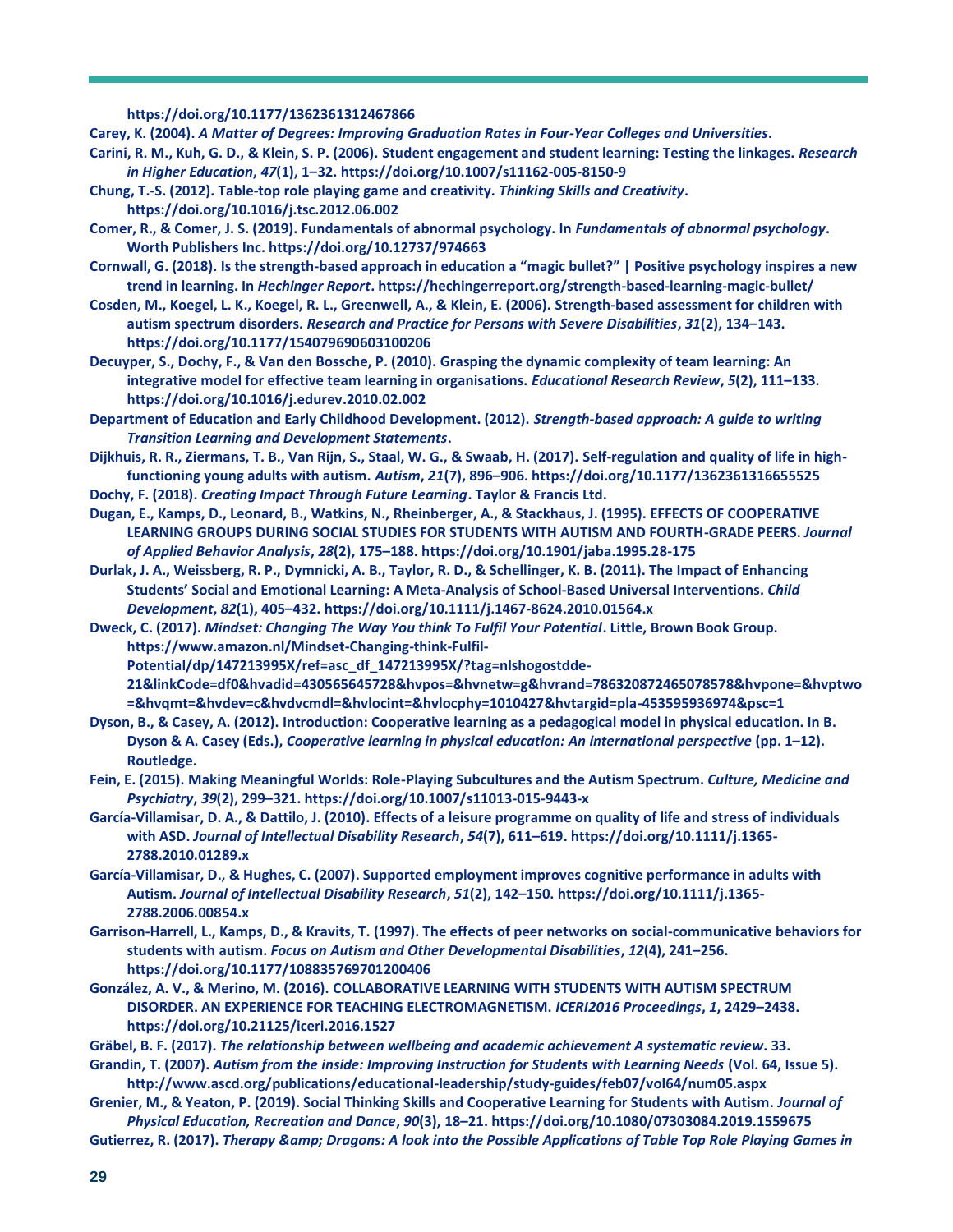*Therapy with Adolescents***. 39. http://scholarworks.lib.csusb.edu/etdhttp://scholarworks.lib.csusb.edu/etd/527 Hawkes-Robinson, W. (2008).** *Role-playing Games Used as Educational and Therapeutic Tools for Youth and Adults***. https://www.researchgate.net/publication/237074784\_Role-**

**playing\_Games\_Used\_as\_Educational\_and\_Therapeutic\_Tools\_for\_Youth\_and\_Adults**

- **Hendrickson, J. M., Woods-Groves, S., Rodgers, D. B., & Datchuk, S. (2017). Perceptions of students with Autism and their parents: The college experience.** *Education and Treatment of Children***,** *40***(4), 571–596. https://doi.org/10.1353/etc.2017.0025**
- **Humphrey, N., & Symes, W. (2010). Perceptions of social support and experience of bullying among pupils with autistic spectrum disorders in mainstream secondary schools.** *European Journal of Special Needs Education***,** *25***(1), 77–91. https://doi.org/10.1080/08856250903450855**

**Jackson, V. A., & Back, A. L. (2011). Teaching communication skills using role-play: An experience-based guide for educators.** *Journal of Palliative Medicine***,** *14***(6), 775–780. https://doi.org/10.1089/jpm.2010.0493**

- **Jansen, O. (2020, February 16).** *Defining 21st-century skills***. Odettejansen.Nl. https://odettejansen.nl/defining-21stcentury-skills/**
- **Jansen, O. (2021a, March).** *Experiences in Higher education : autism***. https://www.reddit.com/r/autism/comments/m2k33h/experiences\_in\_higher\_education/**

**Jansen, O. (2021b, March).** *People with autism: how would you describe your experiences in higher education? : AskReddit***. Reddit.** 

**https://www.reddit.com/r/AskReddit/comments/m2k3qr/people\_with\_autism\_how\_would\_you\_describe\_your /**

- **Jansen, O. (2021c, March).** *People with autism: what parts of dnd do you enjoy the most and why? : DnD***. Reddit. https://www.reddit.com/r/DnD/comments/m2k63h/people\_with\_autism\_what\_parts\_of\_dnd\_do\_you\_enjoy/**
- **Johnson, D. W., & Johnson, R. T. (2009). An Educational Psychology Success Story: Social Interdependence Theory and Cooperative Learning.** *Educational Researcher***,** *38***(5), 365–379. https://doi.org/10.3102/0013189X09339057**
- **Kahu, E. R. (2013). Framing student engagement in higher education.** *Studies in Higher Education***,** *38***(5), 758–773. https://doi.org/10.1080/03075079.2011.598505**
- **Karwowski, M., & Soszynski, M. (2008). How to develop creative imagination?. Assumptions, aims and effectiveness of Role Play Training in Creativity (RPTC).** *Thinking Skills and Creativity***,** *3***(2), 163–171. https://doi.org/10.1016/j.tsc.2008.07.001**
- **Katō, K. (2019). Employing Tabletop Role-Playing Games (TRPGs) in Social Communication Support Measures for Children and Youth with Autism Spectrum Disorder (ASD) in Japan: A Hands-On Report on the Use of Leisure Activities.** *Japanese Journal of Analog Role-Playing Game Studies***,** *0***(1). https://repository.kulib.kyotou.ac.jp/dspace/handle/2433/244246**
- **Kato, K., Fujino, H., Itoi, T., & Yoneda, S. (2012). Communication Support for Small Groups of Children with High Function Autism Spectrum Disorder : Effectiveness of a Table-talk Role Playing Game (TRPG). In** *undefined***.**
- **Kilmer, E. D., & Kilmer, J. N. (2019).** *Stranger Things and Social Skills | Society for the Advancement of Psychotherapy***. https://societyforpsychotherapy.org/stranger-things-and-social-skills/**
- **Kyndt, E., & Baert, H. (2013). Antecedents of Employees' Involvement in Work-Related Learning.** *Review of Educational Research***,** *83***(2), 273–313. https://doi.org/10.3102/0034654313478021**
- **Lei, J., Calley, S., Brosnan, M., Ashwin, C., & Russell, A. (2018). Evaluation of a Transition to University Programme for Students with Autism Spectrum Disorder.** *Journal of Autism and Developmental Disorders***,** *50***(7), 2397–2411. https://doi.org/10.1007/s10803-018-3776-6**
- **Locke, J., Ishijima, E. H., Kasari, C., & London, N. (2010). Loneliness, friendship quality and the social networks of adolescents with high-functioning autism in an inclusive school setting.** *Journal of Research in Special Educational Needs***,** *10***(2), 74–81. https://doi.org/10.1111/j.1471-3802.2010.01148.x**
- **Lopez, S. J., & Louis, M. C. (2009a).** *The Principles of Strengths-Based Education***. https://doi.org/10.2202/1940- 1639.1041**
- **Lopez, S. J., & Louis, M. C. (2009b).** *The Principles of Strengths-Based Education***.** *X***(4). https://doi.org/10.2202/1940- 1639.1041**
- **Louis, M. C. (2008).** *A comparative analysis of the effectiveness of strengths-based curricula in promoting first-year college student success***. Asuza Pacific University.**
- **Luksha, P., Cubista, J., Laszlo, A., Popovich, M., & Ninenko, I. (2018). Educational ecosystems for societal transformation.** *Global Education Futures (GEF)***, 117. https://www.edu2035.org/files/GEF Vision Educational Ecosystems for Societal Transformation.pdf**

**MacLeod, A., Allan, J., Lewis, A., & Robertson, C. (2018). 'Here I come again': the cost of success for higher education**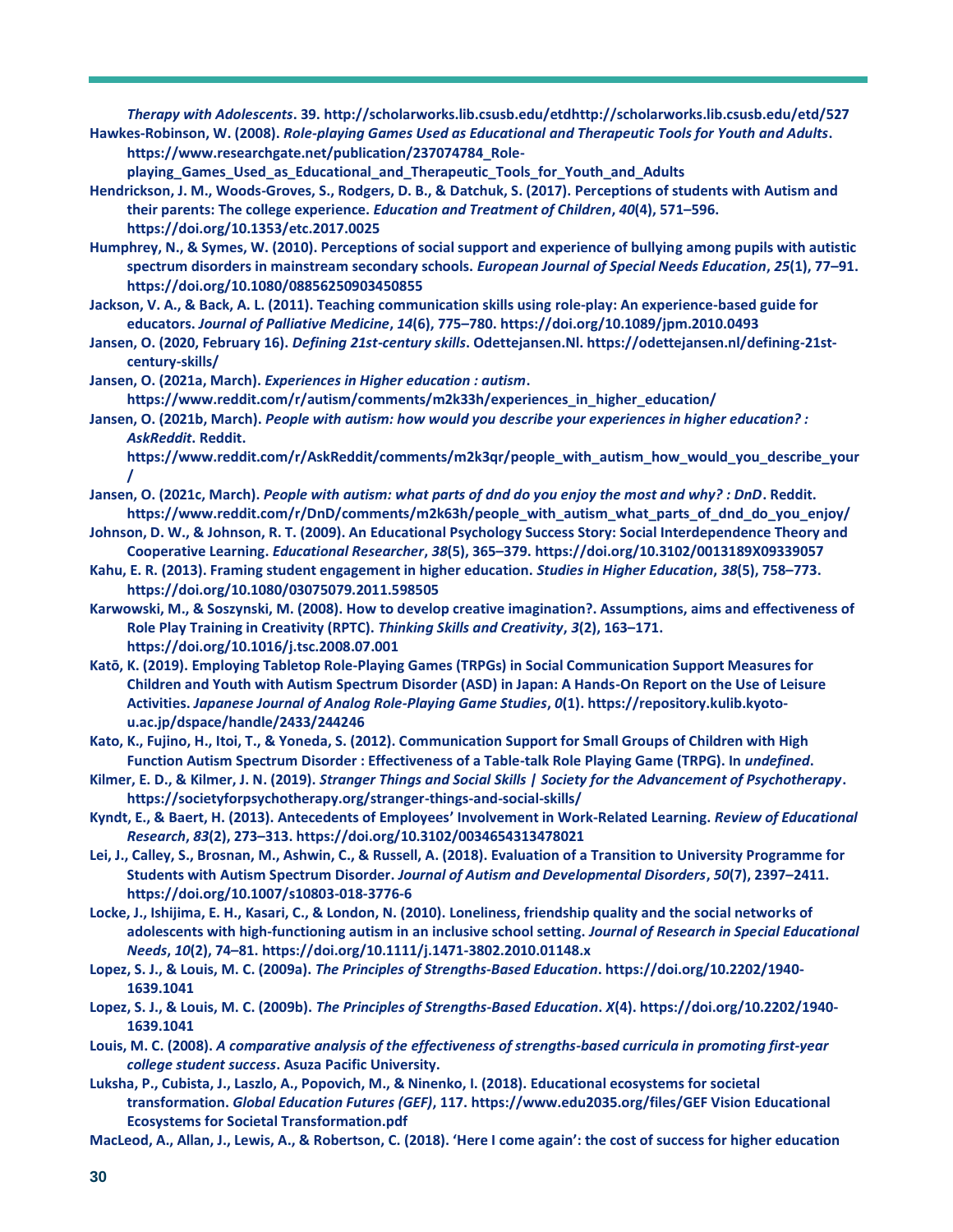**students diagnosed with autism.** *International Journal of Inclusive Education***,** *22***(6), 683–697. https://doi.org/10.1080/13603116.2017.1396502**

- **Madriaga, M. (2010). "I avoid pubs and the student union like the plague": Students with asperger syndrome and their negotiation of university spaces.** *Children's Geographies***,** *8***(1), 39–50. https://doi.org/10.1080/14733280903500166**
- **Mazurek, M. O., Engelhardt, C. R., & Clark, K. E. (2015). Video games from the perspective of adults with autism spectrum disorder.** *Computers in Human Behavior***,** *51***(PA), 122–130. https://doi.org/10.1016/j.chb.2015.04.062**
- **McPartland, J. C., Law, K., & Dawson, G. (2016). Autism Spectrum Disorder. In** *Encyclopedia of Mental Health: Second Edition* **(pp. 124–130). https://doi.org/10.1016/B978-0-12-397045-9.00230-5**
- **Mearls, M., & Crawford, J. (2014).** *Dungeon Master's Guide***. Wizards of the Coast.**
- **Mottron, L. (2011). Changing perceptions: The power of autism. In** *Nature* **(Vol. 479, Issue 7371, pp. 33–35). Nature Publishing Group. https://doi.org/10.1038/479033a**
- **Natekar, M. (2019).** *Role play helps kids learn real life skills***.**
- **https://indianexpress.com/article/parenting/learning/role-play-helps-kids-learn-real-life-skills-6006541/**
- **Nederlandse Vereniging voor Autisme. (n.d.).** *NVA - Studeren met autisme***. Retrieved January 31, 2021, from https://www.autisme.nl/over-autisme/studeren/studeren-met-autisme/**
- **Online, R., Sylva, K., Melhuish, E., Sammons, P., Siraj-Blatchford, I., & Taggart, B. (2004).** *The Effective Provision of Preschool Education (EPPE) Project: Findings from pre-school to end of key stage 1 Publication Details***. http://www.ioe.ac.uk/projects/eppe**
- **Pedaste, M., Mäeots, M., Siiman, L. A., de Jong, T., van Riesen, S. A. N., Kamp, E. T., Manoli, C. C., Zacharia, Z. C., & Tsourlidaki, E. (2015). Phases of inquiry-based learning: Definitions and the inquiry cycle. In** *Educational Research Review* **(Vol. 14, pp. 47–61). Elsevier Ltd. https://doi.org/10.1016/j.edurev.2015.02.003**
- **Raising Childeren. (n.d.).** *Children's play & autism spectrum disorder | Raising Children Network***. Retrieved March 14, 2021, from https://raisingchildren.net.au/autism/school-play-work/play-learning/play-asd#social-play-skills-forchildren-with-autism-spectrum-disorder-nav-title**
- **Rao, P. A., Beidel, D. C., & Murray, M. J. (2008). Social skills interventions for children with Asperger's syndrome or high-functioning autism: A review and recommendations. In** *Journal of Autism and Developmental Disorders* **(Vol. 38, Issue 2, pp. 353–361). https://doi.org/10.1007/s10803-007-0402-4**
- **Reinert Center for Transformative Teaching and Learning. (2016).** *Resource Guide Strengths-Based Education***.**
- **Reynolds, B., Williamson, J., & Galloway, R. (2020). Strengths-based teaching and learning approaches for children: Perceptions and practices.** *Journal of Pedagogical Research***,** *4***(1), 31–45. https://doi.org/10.33902/jpr.2020058178**
- **Rosselet, J. G., & Stauffer, S. D. (2013). Using group role-playing games with gifted children and adolescents: A psychosocial intervention model.** *International Journal of Play Therapy***,** *22***(4), 173–192. https://doi.org/10.1037/a0034557**
- **Samuel, R., Bergman, M. M., & Hupka-Brunner, S. (2013). The Interplay between Educational Achievement, Occupational Success, and Well-Being.** *Social Indicators Research***,** *111***(1), 75–96. https://doi.org/10.1007/s11205- 011-9984-5**
- **Sebastian, K. (2017). A strengths-based approach to widening participation students in higher education.** *Reference Services Review***,** *45***(2), 227–241. https://doi.org/10.1108/RSR-10-2016-0070**
- **Seligman, M. E. P., Ernst, R. M., Gillham, J., Reivich, K., & Linkins, M. (2009). Positive education: Positive psychology and classroom interventions.** *Oxford Review of Education***,** *35***(3), 293–311. https://doi.org/10.1080/03054980902934563**
- **Shattuck, P. T., Narendorf, S. C., Cooper, B., Sterzing, P. R., Wagner, M., & Taylor, J. L. (2012). Postsecondary education and employment among youth with an autism spectrum disorder.** *Pediatrics***,** *129***(6), 1042–1049. https://doi.org/10.1542/peds.2011-2864**
- **Sherrin, D. (2015).** *Role-playing brings learning to life***. New York Teacher. https://www.uft.org/news/teaching/teacher-teacher/role-playing-brings-learning-life**
- **Stackhouse, J. (2018).** *The Impact of ' Place ' on Autistic Children***.** *February***, 1–33.**
- **Starke, M. C., Harth, M., & Sirianni, F. (2001). Retention, Bonding, and Academic Achievement: Success of a First-Year Seminar., Journal of the First-Year Experience & Students in Transition, 2001.** *Journal of the First-Year Experience & Students in Transition***,** *13***(2), 7–35. https://eric.ed.gov/?id=EJ643340**
- **Starr, E., Szatmari, P., Bryson, S., & Zwaigenbaum, L. (2003). Stability and change among high-functioning children with pervasive developmental disorders: A 2-year outcome study.** *Journal of Autism and Developmental Disorders***,**  *33***(1), 15–22. https://doi.org/10.1023/A:1022222202970**